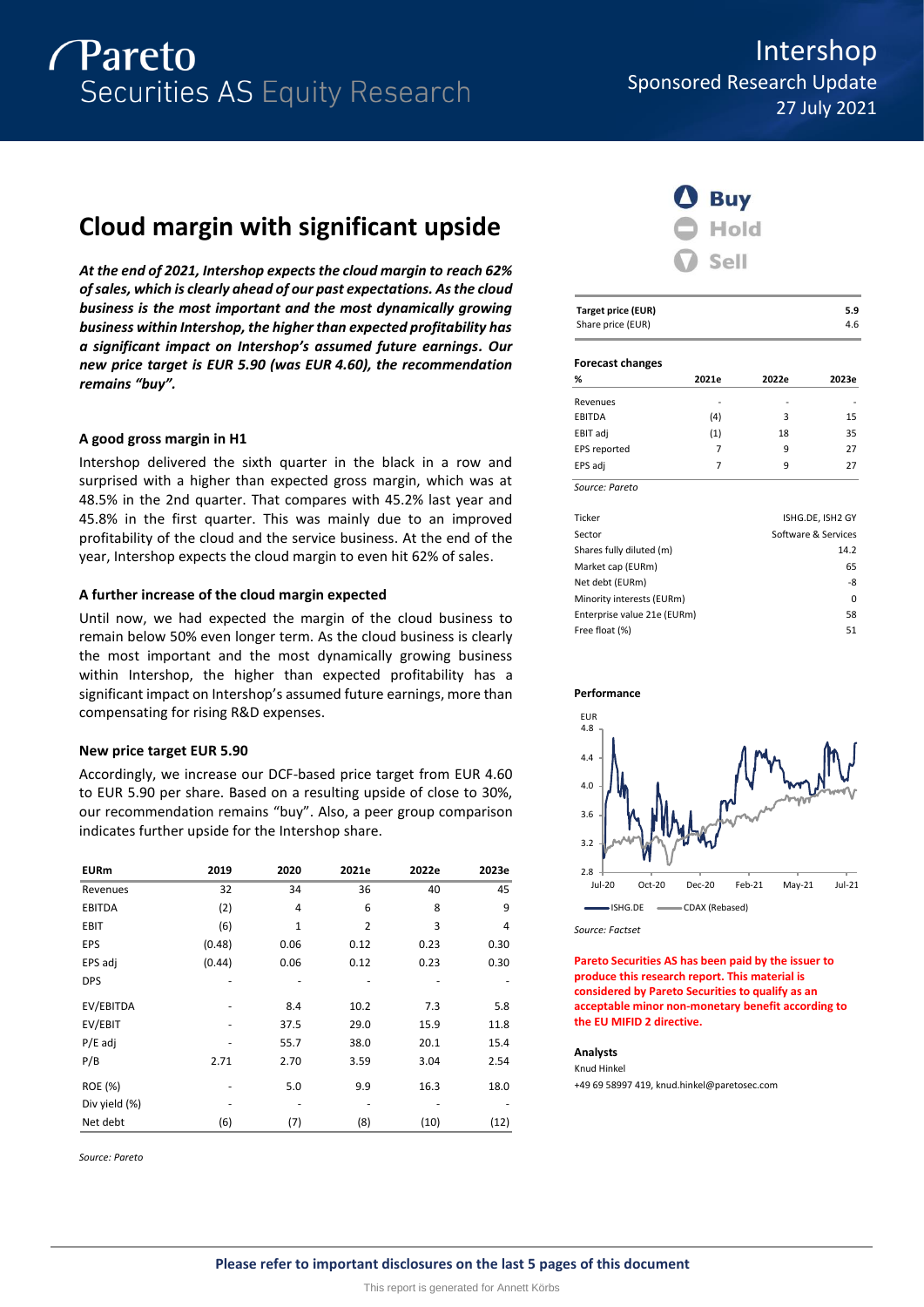## **Q1 wrap up**

#### **Exhibit 1: Q1 results**

|                                |                |         | Actual  |                 |         | Pareto    |
|--------------------------------|----------------|---------|---------|-----------------|---------|-----------|
| Intershop                      |                | Q2 2020 | Q2 2021 | yoy (%)         | Q2 2021 | Delta (%) |
| <b>Revenues</b>                | <b>EURm</b>    | 8.0     | 9.5     | 17.9            | 9.0     | 5         |
| of which: Licenses             | $^{\prime}$    | 1.0     | 0.4     | $-58.1$         | 1.2     | -66       |
| of which: Maintenance          | $^{\prime}$    | 2.0     | 2.0     | 1.2             | 2.0     | 0         |
| of which: Cloud / Subscription | $\mathbf{u}$   | 1.7     | 2.7     | 54.3            | 2.6     | 4         |
| of which: Services             | $^{\prime}$    | 3.3     | 4.3     | 32.0            | 3.2     | 36        |
| Gross profit                   | $\mathbf{H}$   | 3.6     | 4.6     | 26.6            | 4.1     | 11.4      |
| margin                         | %              | 45.2%   | 48.5%   | 332 BP          | 45.8%   | 278 BP    |
| EBIT                           | <b>EURm</b>    | 0.2     | 0.6     | 217.9%          | 0.4     | 69.8      |
| margin                         | %              | 2.5%    | 6.8%    | 0 <sub>BP</sub> | 4.2%    | 258 BP    |
| Other cloud-related KPI        |                |         |         |                 |         |           |
| Incoming cloud orders          | EURm           | 3.4     | 5.1     | 50.4            | 4.2     | 20        |
| ARR from cloud                 | $\blacksquare$ | 7.5     | 10.8    | 44.0            | 10.7    | 1         |
| New ARR                        | $\mathbf{H}$   | 0.5     | 0.9     | 81.4            | 0.8     | 4         |
| Net new ARR                    | $\blacksquare$ | 0.5     | 0.8     | 75.2            | 0.7     | 15        |
| Implied churn                  | $\blacksquare$ | 0.0     | 0.1     | nm              | 0.1     | -56       |

*Source: Pareto Securities Research*

Intershop delivered the sixth quarter in the black in a row and even surprised with a higher than expected gross margin, which was at 48.5% in the  $2^{nd}$  quarter. That compares with 45.2% last year and 45.8% in the first quarter. According to the company, this was due to a higher share of cloud and service business and an improved profitability of cloud that saw a y/y margin increase from 38% to 48% of sales in H1. At the end of the year, Intershop expects the cloud margin to even hit 62% of sales, partially due to better conditions from the recent contract renewal with Microsoft Azure, we believe.

EBIT more than tripled compared to last year and almost doubled compared to Q1, helped by a one-off gain of EUR 0.4m resulting from Corona-related government aids. Notwithstanding, the operating result of the important US market is already in the black excluding this one-off.

Stripping out this one-off effect, EBIT in the quarter was on last year's level and a bit below Q1, mainly due to increasing R&D and marketing expenditures. The management made clear that R&D expenses will remain at current levels for longer as Intershop needs to invest into the product.

Positively, the cloud business remained on track in Q2. The order entry (+50%  $y/y$ ) even surpassed our expectations. From the total cloud order entry of 9.7m in H1, 65% came from new customers which underlines that Intershop is very active acquiring new clients. In fact, six new customers contributed to new ARR in H1. New cloud customers need six months to reach the margin level of 62% as established customers are usually more profitable.

Also, churn once again remained at very low levels in Q2, underpinning the stickiness of Intershop's software solutions.

Intershop wrestles with increased personnel fluctuation due to lockdowns, especially in Australia. In fact, Intershop has lost 5 employees net compared to 31.12.20 despite expanding the business. On the other hand, the management said that this fluctuation occasionally even gives Intershop to optimize the personnel setup.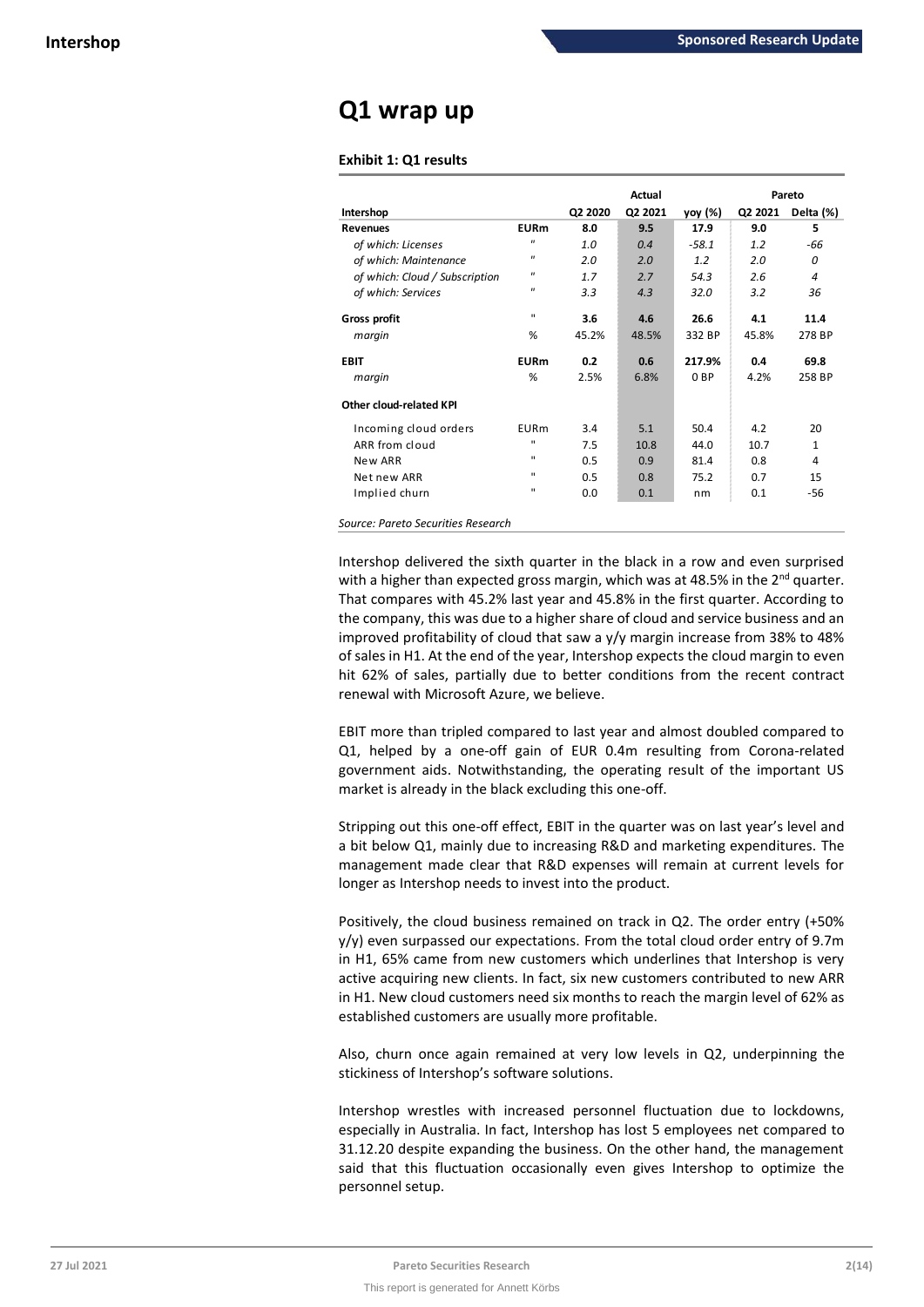Intershop did not change the full year guidance, which points at a slight increase of group revenues and slightly positive EBIT. Furthermore, Intershop still anticipates an increase of cloud order entry by at least 10% and a slight increase of net new ARR. The cloud related outlook appears increasingly conservative against the backdrop of recent strong numbers, in our view.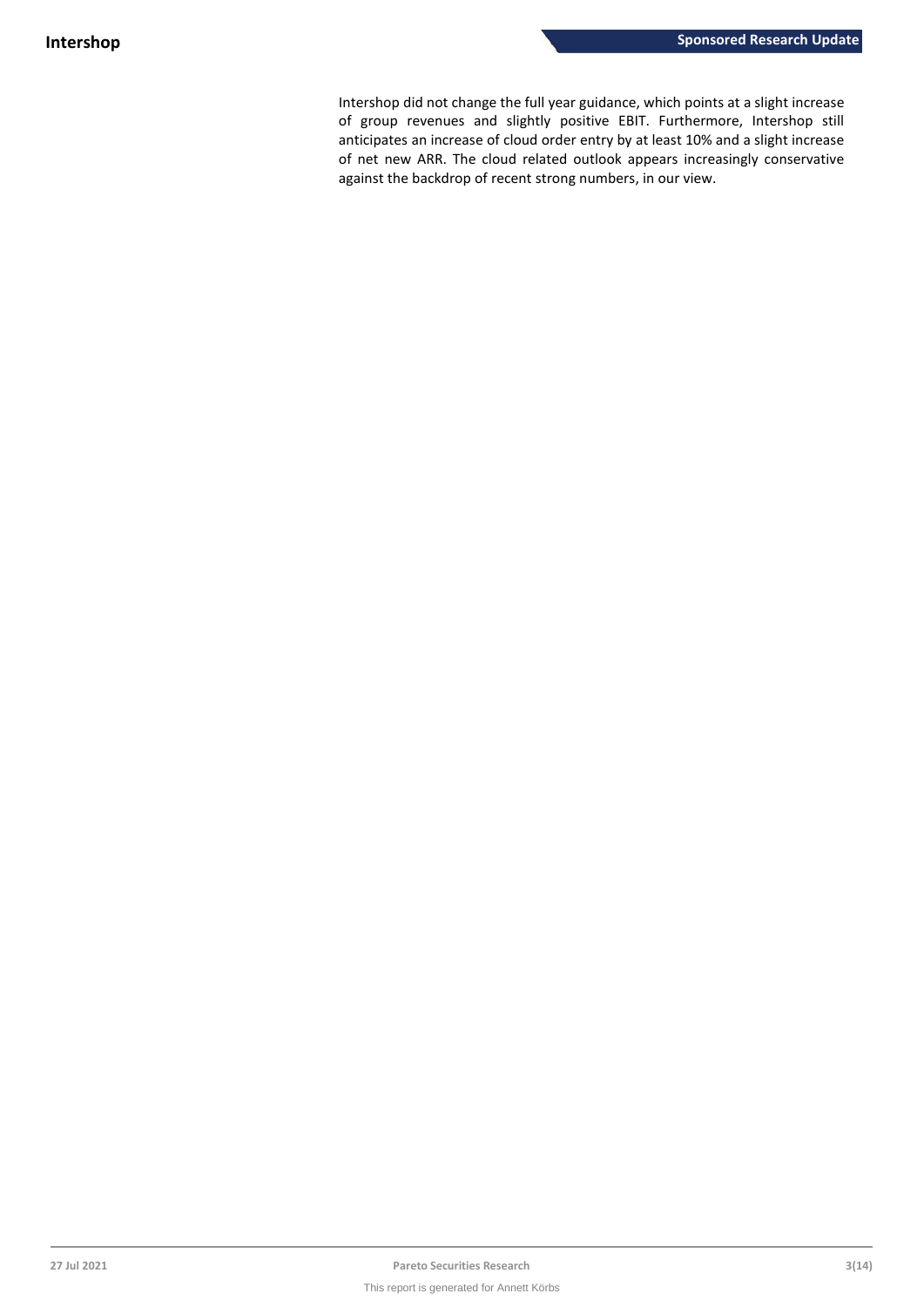## **Valuation update**

**Exhibit 2: Our scenario for the cloud business**

| <b>Cloud business (EURm)</b>  | 2018 | 2019 | 2020   | 2021e  | 2022e | 2023e | 2024e |
|-------------------------------|------|------|--------|--------|-------|-------|-------|
| <b>Order Entry</b>            | 7.2  | 13.1 | 15.8   | 19.8   | 25.7  | 33.4  | 43.4  |
| % yoy                         |      | 81%  | 21%    | 25%    | 30%   | 30%   | 30%   |
| <b>New ARR</b>                | 1.7  | 2.6  | 2.6    | 4.0    | 5.1   | 6.7   | 8.7   |
| $%$ yoy                       |      | 53%  | 0%     | 52%    | 30%   | 30%   | 30%   |
| Average contract length (year | 4.3  | 5.0  | 6.1    | 5.0    | 5.0   | 5.0   | 5.0   |
| % yoy                         |      | 19%  | 21%    | $-18%$ | 0%    | 0%    | 0%    |
| Churn                         | 0.3  | 0.9  | 0.3    | 0.5    | 0.6   | 0.9   | 1.2   |
| % yoy                         |      | nm   | $-67%$ | 58%    | 37%   | 35%   | 34%   |
| Net new ARR                   | 1.4  | 1.7  | 2.3    | 3.5    | 4.5   | 5.8   | 7.5   |
| % yoy                         |      | 21%  | 36%    | 51%    | 29%   | 29%   | 29%   |
| <b>ARR</b>                    | 5.1  | 6.8  | 9.3    | 12.8   | 17.3  | 23.1  | 30.6  |
| % yoy                         |      | 32%  | 38%    | 37%    | 35%   | 34%   | 33%   |
| <b>Cloud revenues</b>         | 5.4  | 6.4  | 7.3    | 10.8   | 15.3  | 21.1  | 28.6  |
| $%$ yoy                       |      | 18%  | 14%    | 48%    | 42%   | 38%   | 36%   |

*Source: Pareto Securities Research*

As already mentioned, the company guidance, that foresees an increase of cloud order entry by at least 10% and only a slight increase of net new ARR, looks increasingly conservative after a H1 that saw cloud order entry up by 31% y/y and net new ARR up by almost 100% y/y. Consequently, we don't feel that we need to adjust our respective estimates, that anticipate an increase of full year order entry and net new ARR of 25% and 51%, respectively.

With regard to the P&L, we needed to finetune two important assumptions after H1: First of all, Intershop spent more on R&D in H1 than expected by us and also announced to keep investing into the product in order to remain competitive in the years to come. As a result, we now anticipate Intershop to spend 19.6% of revenues on R&D in 2021 and beyond (was 16% in 2021 and even lower beyond 2021). As a reminder, Intershop regularly capitalizes roughly one third of its R&D expenses on the balance sheet.

#### **Exhibit 3: Estimate changes**

|             |             |      | 2021e      |      |      | 2022e      |      |      | 2023e      |      |  |
|-------------|-------------|------|------------|------|------|------------|------|------|------------|------|--|
| Intershop   |             | Old  | <b>New</b> | Chg. | Old  | <b>New</b> | Chg. | Old  | <b>New</b> | Chg. |  |
| Revenues    | <b>EURm</b> | 36.3 | 36.3       | 0%   | 39.9 | 39.9       | 0%   | 44.7 | 44.7       | 0%   |  |
| <b>EBIT</b> |             | 1.6  | 2.0        | 24%  | 3.0  | 3.5        | 18%  | 3.3  | 4.5        | 35%  |  |
| Net result  |             | 1.6  |            | 7%   | 3.0  | 3.2        | 9%   | 3.3  | 4.2        | 27%  |  |
| <b>EPS</b>  | <b>EUR</b>  | 0.11 | 0.12       | 7%   | 0.21 | 0.23       | 9%   | 0.24 | 0.30       | 27%  |  |

*Source: Pareto Securities Research*

On the other hand, we were surprised by the positive gross margin development in Q2, which was at 48.5% of sales, while we had expected only 47% for the full year. In our view, there are two reasons for this: First, the gross margin of the service segment improved from ~19% in 2021 to 36% in H1 as the utilization rate improved.

Second, the cloud margin was at 48% in H1, which compares with ~40% in 2020. Moreover, the CEO expects the cloud margin to improve further to 62% at the end of the year. Accordingly, we adjusted our estimates as follows: First, we now cautiously expect a gross margin of the service segment of 25% in 2021 and beyond (was 19% before). Second, we expect the cloud margin to go up to 51.5% in 2021 (equally weighting 48% in the first 6 months and 55% for the  $2^{nd}$  half of the year) and to improve further to 62% of sales from 2022 onwards. Before that, we have expected the margin to improve from 43% in 2021 to only 49% in 2025e.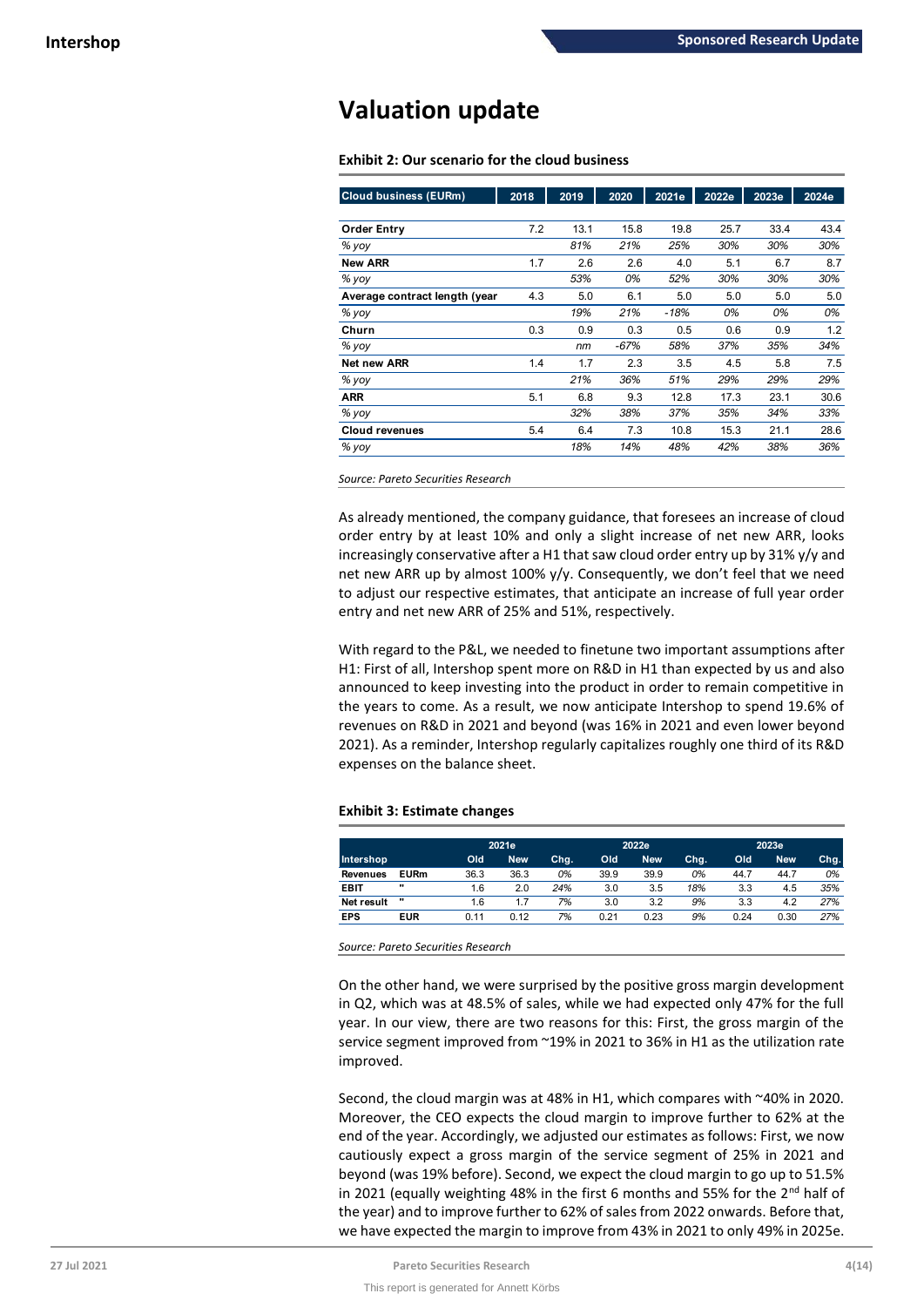As the cloud business is clearly the most important and the most dynamically growing business within Intershop, this altered assumption has a significant impact on Intershop's assumed future profitability: We now expect the company to realize a group EBIT margin of around 11% in 2024 (was 8.4% before). The resulting estimated changes can be found above. In total, we arrive at the P&L as depicted below.

#### **Exhibit 4: P&L**

| <b>Profit &amp; Loss</b> | 2018     | 2019     | 2020      | 2021e  | 2022e | 2023e | 2024e |
|--------------------------|----------|----------|-----------|--------|-------|-------|-------|
|                          |          |          |           |        |       |       |       |
| Revenue                  | 31.2     | 31.6     | 33.6      | 36.3   | 39.9  | 44.7  | 51.7  |
| % yoy                    | $-12.9%$ | 1.4%     | 6.2%      | 7.9%   | 9.9%  | 12.2% | 15.6% |
| <b>Gross Profit</b>      | 11.9     | 11.1     | 15.7      | 17.9   | 21.5  | 24.7  | 29.1  |
| % of sales               | 38.2%    | 35.0%    | 46.6%     | 49.5%  | 53.9% | 55.1% | 56.2% |
| <b>Total R&amp;D</b>     | 6.9      | 7.0      | 5.7       | 7.1    | 7.8   | 8.8   | 10.1  |
| % of sales               | 22.2%    | 22.1%    | 17.1%     | 19.6%  | 19.6% | 19.6% | 19.6% |
| <b>EBITDA</b>            | $-3.7$   | $-2.3$   | 4.5       | 5.7    | 7.6   | 9.1   | 11.0  |
| % of sales               | $-11.9%$ | $-7.4%$  | 13.2%     | 15.6%  | 19.1% | 20.4% | 21.3% |
| <b>EBIT</b>              | $-5.9$   | $-6.5$   | 1.0       | 2.0    | 3.5   | 4.5   | 5.8   |
| % of sales               | $-19.0%$ | $-20.4%$ | 3.0%      | 5.5%   | 8.8%  | 10.0% | 11.2% |
| <b>Pretax Profit</b>     | $-6.1$   | $-6.6$   | 0.9       | 1.7    | 3.2   | 4.2   | 5.5   |
| % of sales               | $-19.4%$ | $-21.0%$ | 2.6%      | 4.8%   | 8.1%  | 9.5%  | 10.7% |
| <b>Net Profit</b>        | $-6.7$   | $-6.8$   | 0.8       | 1.7    | 3.2   | 4.2   | 5.5   |
| % of sales               | $-21.6%$ | $-21.4%$ | 2.4%      | 4.8%   | 8.2%  | 9.5%  | 10.7% |
| EPS (EUR)                | $-0.20$  | $-0.48$  | 0.06      | 0.12   | 0.23  | 0.30  | 0.39  |
| % yoy                    | 226.2%   | 138.4%   | $-111.8%$ | 115.4% | 88.6% | 30.7% | 30.4% |
| DPS (EUR)                | 0.00     | 0.00     | 0.00      | 0.00   | 0.00  | 0.00  | 0.00  |
| Payout ratio             | 0%       | 0%       | 0%        | 0%     | 0%    | 0%    | 0%    |

*Source: Pareto Securities Research*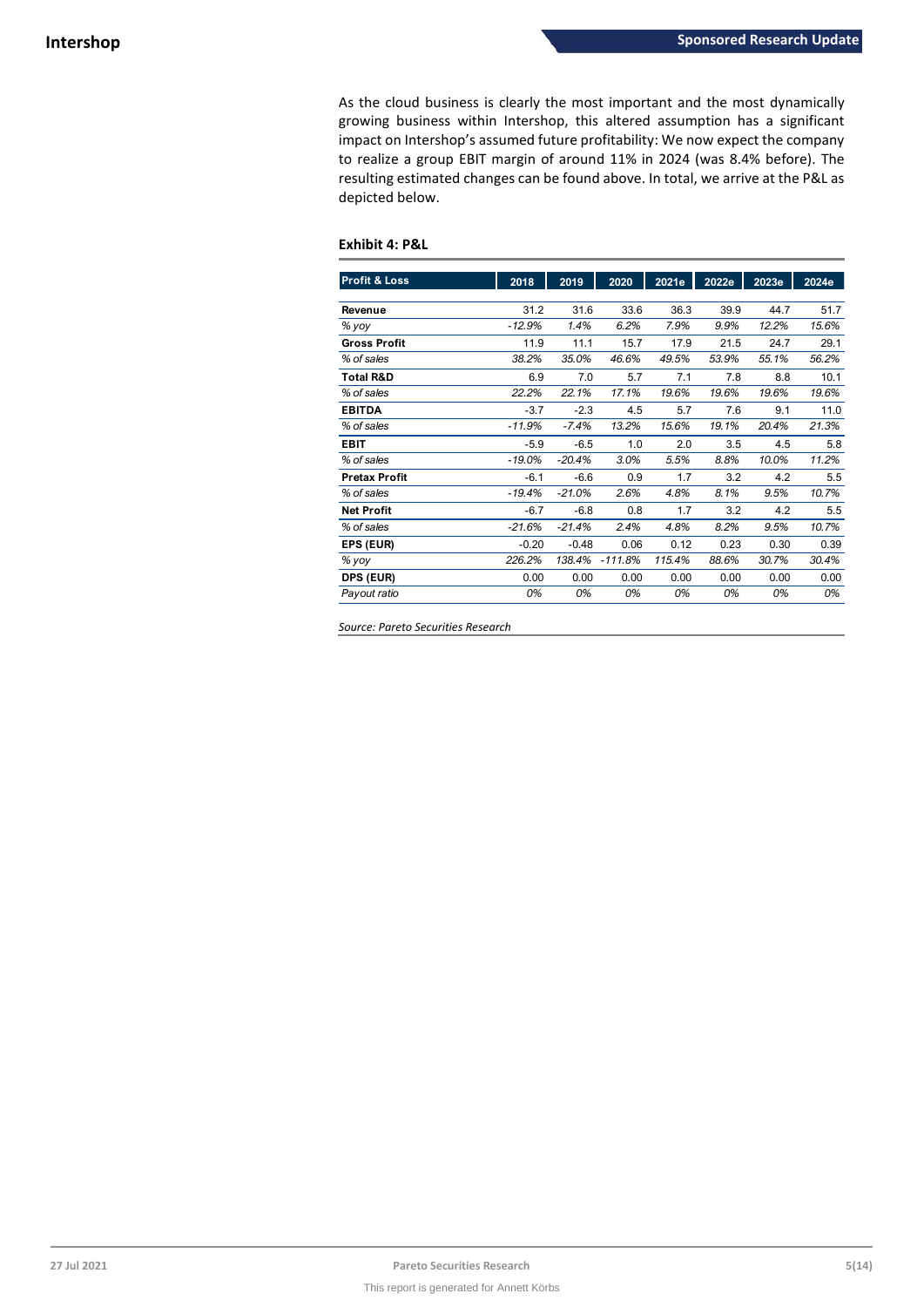### **Exhibit 5: DCF**

|                                |       |       | <b>Phase I</b> |                       |                       |       |       | <b>Phase II</b> |                     |                    | <b>Phase III</b> |
|--------------------------------|-------|-------|----------------|-----------------------|-----------------------|-------|-------|-----------------|---------------------|--------------------|------------------|
| EUR <sub>m</sub>               | 2021e | 2022e | 2023e          | 2024e                 | 2025e                 | 2026e | 2027e | 2028e           | 2029e               | 2030e              |                  |
| <b>Revenues</b>                | 36.3  | 39.9  | 44.7           | 51.7                  | 60.9                  | 70.2  | 79.2  | 87.4            | 94.4                | 99.5               |                  |
| growth rate                    | 7.9%  | 9.9%  | 12.2%          | 15.6%                 | 17.8%                 | 15.3% | 12.8% | 10.4%           | 7.9%                | 5.5%               |                  |
| <b>EBIT</b>                    | 2.0   | 3.5   | 4.5            | 5.8                   | 7.4                   | 8.5   | 9.6   | 10.6            | 11.4                | 11.9               |                  |
| EBIT margin                    | 5.5%  | 8.8%  | 10.0%          | 11.2%                 | 12.2%                 | 12.1% | 12.1% | 12.1%           | 12.0%               | 12.0%              |                  |
| <b>Tax</b>                     | (0.6) | (1.1) | (1.4)          | (1.8)                 | (2.3)                 | (2.7) | (3.0) | (3.3)           | (3.6)               | (3.8)              |                  |
| Tax rate                       | 32%   | 32%   | 32%            | 32%                   | 32%                   | 32%   | 32%   | 32%             | 32%                 | 32%                |                  |
| Depr. & Amort.                 | 2.0   | 2.2   | 2.5            | 2.8                   | 3.2                   | 4.4   | 5.3   | 6.1             | 6.7                 | 7.2                |                  |
| % of sales                     | 5.4%  | 5.5%  | 5.6%           | 5.4%                  | 5.2%                  | 6.2%  | 6.7%  | 7.0%            | 7.1%                | 7.2%               |                  |
| Capex                          | (2.7) | (3.0) | (3.4)          | (3.9)                 | (4.6)                 | (5.3) | (6.0) | (6.6)           | (7.2)               | (7.6)              |                  |
| % of sales                     | 7.6%  | 7.6%  | 7.6%           | 7.6%                  | 7.6%                  | 7.6%  | 7.6%  | 7.6%            | 7.6%                | 7.6%               |                  |
| Change in NWC                  | (0.3) | (0.4) | (0.6)          | (0.9)                 | (1.1)                 | (1.1) | (1.0) | (0.9)           | (0.7)               | (0.5)              |                  |
| % of sales                     | 0.9%  | 1.1%  | 1.3%           | 1.7%                  | 1.9%                  | 1.6%  | 1.3%  | 1.0%            | 0.8%                | 0.5%               |                  |
| <b>Free Cash Flow</b>          | 0.3   | 1.2   | 1.6            | 2.0                   | 2.5                   | 3.8   | 4.9   | 5.8             | 6.6                 | 7.3                | 125.7            |
| growth rate                    |       | nm    | 38%            | 25%                   | 28%                   | 49%   | 28%   | 19%             | 14%                 | 11%                | 3%               |
| <b>Present Value FCF</b>       | 0.2   | 1.0   | 1.3            | 1.5                   | 1.7                   | 2.4   | 2.8   | 3.1             | 3.2                 | 3.2                | 55.8             |
| <b>PV Phase I</b>              | 5.8   |       |                | <b>Risk free rate</b> |                       |       | 3.5%  |                 |                     | Targ. equity ratio | 100%             |
| <b>PV Phase II</b>             |       | 14.6  |                |                       | <b>Premium Equity</b> |       | 5.0%  |                 | <b>Beta</b>         |                    | 1.1              |
| <b>PV Phase III</b>            |       | 55.8  |                |                       | <b>Premium Debt</b>   |       | 5.0%  |                 | <b>WACC</b>         |                    | 9.0%             |
| <b>Enterprise value</b>        |       | 76.2  |                |                       | <b>Sensitivity</b>    |       |       |                 | Growth in phase III |                    |                  |
| - Net Debt (Cash)              |       | (7.1) |                |                       |                       |       | 2.0%  | 2.5%            | 3.0%                | 3.5%               | 4.0%             |
| - Leasing Liabilities          |       | 1.5   |                |                       |                       | 8.1%  | 6.23  | 6.63            | 7.09                | 7.66               | 8.37             |
| - Minorities & Peripherals     |       | 0.0   |                |                       |                       | 8.6%  | 5.76  | 6.09            | 6.47                | 6.93               | 7.50             |
| - Short call position          |       | 4.4   |                |                       | <b>WACC</b>           | 9.0%  | 5.35  | 5.63            | 5.95                | 6.33               | 6.78             |
| + Tax loss carryforwards (NPV) |       | 7.1   |                |                       |                       | 9.5%  | 5.00  | 5.23            | 5.50                | 5.81               | 6.18             |
|                                |       |       |                |                       |                       | 9.9%  | 4.68  | 4.88            | 5.11                | 5.37               | 5.68             |
| <b>Equity value</b>            |       | 84.5  |                |                       |                       |       |       |                 |                     |                    |                  |
| <b>Number of shares</b>        |       | 14.2  |                |                       |                       |       |       |                 |                     |                    |                  |
| Value per share $(\epsilon)$   |       | 5.90  |                |                       |                       |       |       |                 |                     |                    |                  |
| Current Price (€)              |       | 4.61  |                |                       |                       |       |       |                 |                     |                    |                  |
| Upside                         |       | 28%   |                |                       |                       |       |       |                 |                     |                    |                  |

*Source: Pareto Securities Research*

As a reminder, Intershop has issued a convertible bond, which gives the buyer the right to buy 1.42m Intershop shares at a strike price of EUR 2.19 per share. This option, which expires in July 2025, is worth EUR 3.10, according to our calculations. Thus, we deduct EUR 4.4m (1.42m x EUR 3.10) from the fair value.

On the other hand, the short and mid-term margin outlook for Intershop has clearly improved after H1, making the tax loss carry forward more valuable for Intershop, we believe. Also, we cautiously increased the long-term margin assumption in the DCF framework above and now expect Intershop to sustainably earn an EBIT margin of 12% (was 8-9% before).

**All in, we consider the latest results and statements very positive for the overall investment case and increase our price target from EUR 4.60 to EUR 5.90. Based on a resulting upside of close to 30%, our recommendation remains "buy".**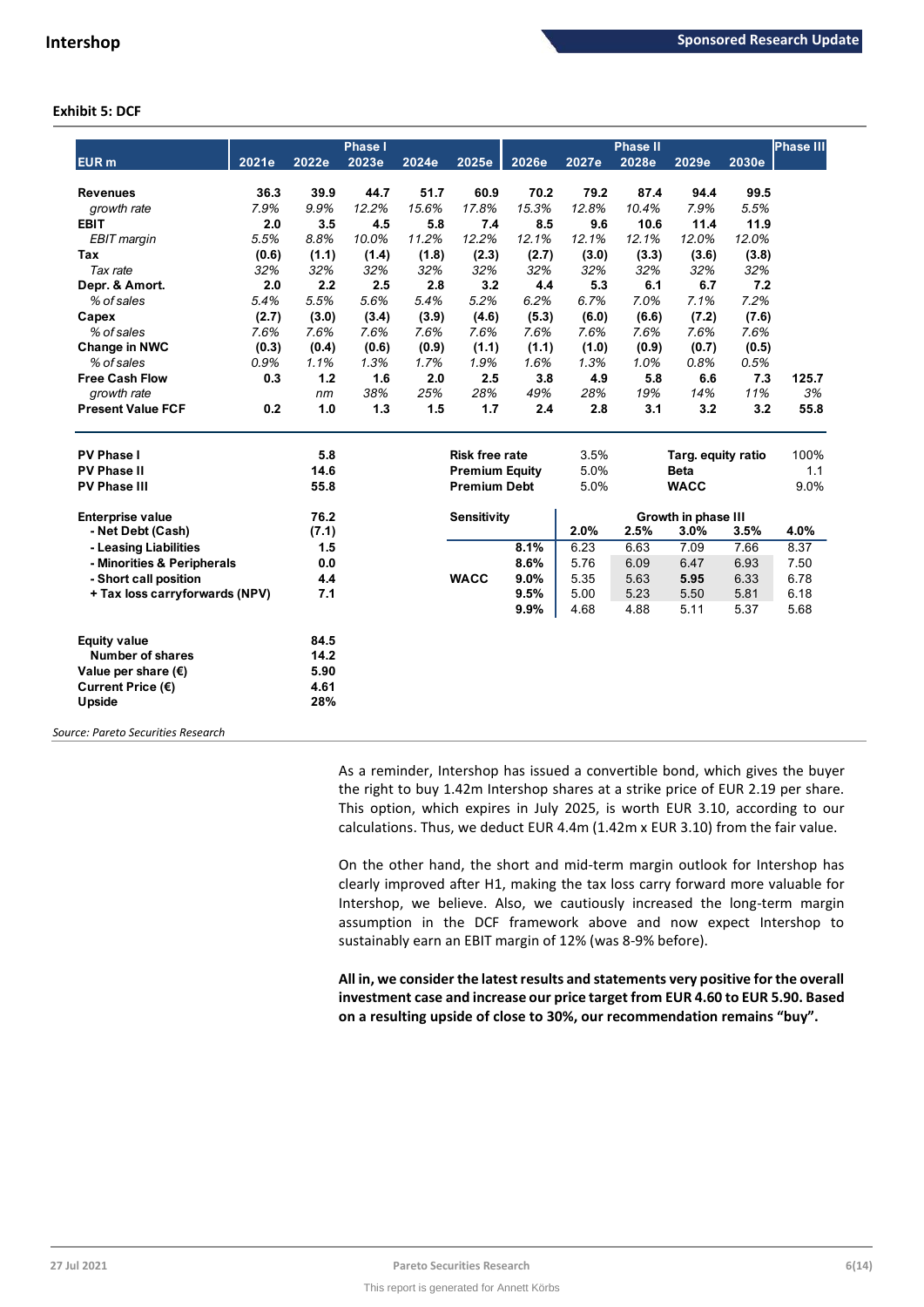## **Exhibit 6: Peer group analysis**

| <b>Company</b>              | <b>Country</b> | Market Cap | <b>EV/Sales</b> | <b>EV/Sales</b> | <b>EV/EBITDA</b> | <b>EV/EBITDA</b> | <b>EV/EBIT</b> | <b>EV/EBIT</b> |
|-----------------------------|----------------|------------|-----------------|-----------------|------------------|------------------|----------------|----------------|
|                             |                | in mEUR    | 2021e           | 2022e           | 2021e            | 2022e            | 2021e          | 2022e          |
|                             |                |            |                 |                 |                  |                  |                |                |
| Fabasoft AG                 | D              | 430        | 6.2             | 5.4             | 18.0             | 15.4             | 25.9           | 21.7           |
| <b>Mercell Holding AS</b>   | <b>NOR</b>     | 357        | 7.8             | 6.3             | 29.0             | 18.4             | $-26.4$        | $-49.3$        |
| <b>USU Software AG</b>      | D              | 233        | 2.3             | 2.0             | 18.8             | 15.6             | 28.9           | 20.7           |
| Sidetrade SA                | F              | 187        | 6.4             | 5.3             | 73.7             | 51.9             | 89.4           | 73.5           |
| Generix Group SA            | F              | 181        | 2.4             | 2.2             | 18.9             | 16.4             | 25.9           | 22.3           |
| Serviceware SE              | D              | 144        | 1.7             | 1.5             | 28.6             | 18.6             | 125.9          | 33.5           |
| D4t4 Solutions plc          | UK             | 142        | 5.2             | 4.6             | 38.2             | 24.2             | 43.5           | 26.2           |
| 24SevenOffice Group AB      | <b>SWE</b>     | 138        | 6.3             | 4.8             | 87.7             | 38.6             | $-124.2$       | $-146.9$       |
| Upsales Technology AB       | <b>SWE</b>     | 137        | 16.9            | 13.8            | 70.7             | 51.1             | 109.2          | 68.3           |
| LeadDesk Oyj                | <b>FIN</b>     | 108        | 4.9             | 3.9             | 37.1             | 29.1             | 166.2          | 79.9           |
| Access Intelligence Plc     | <b>UK</b>      | 54         | 2.8             | 1.3             | $-164.6$         | 11.6             | $-21.8$        | 2474.2         |
| House of Control Group AS   | <b>NOR</b>     | 97         | 5.5             | 4.3             | 196.2            | 49.0             | $-29.7$        | $-44.5$        |
| Sopheon plc                 | <b>UK</b>      | 91         | 3.9             | 3.6             | 28.4             | 25.9             | 283.7          | 183.3          |
| Efecte Oyj                  | <b>FIN</b>     | 79         | 5.0             | 4.2             | 107.4            | 47.1             | 214.9          | 65.3           |
| <b>Median peers</b>         |                | 139.8      | 5.1             | 4.3             | 33.0             | 25.1             | 36.2           | 29.9           |
| Intershop (Pareto estimate) |                | 65.5       | 1.8             | 1.4             | 11.2             | 7.5              | 32.0           | 16.4           |
| relative                    |                | 46.8%      | 34.5%           | 33.5%           | 34.0%            | 30.0%            | 88.4%          | 54.8%          |

*Source: Pareto Securities Research*

The peer group analysis supports the notion that the Intershop share offers further upside: Compared to a broad set of European software providers with a similar size, the Intershop share does not look expensive, provided that our scenario for the future development of the company earnings turns out to be correct.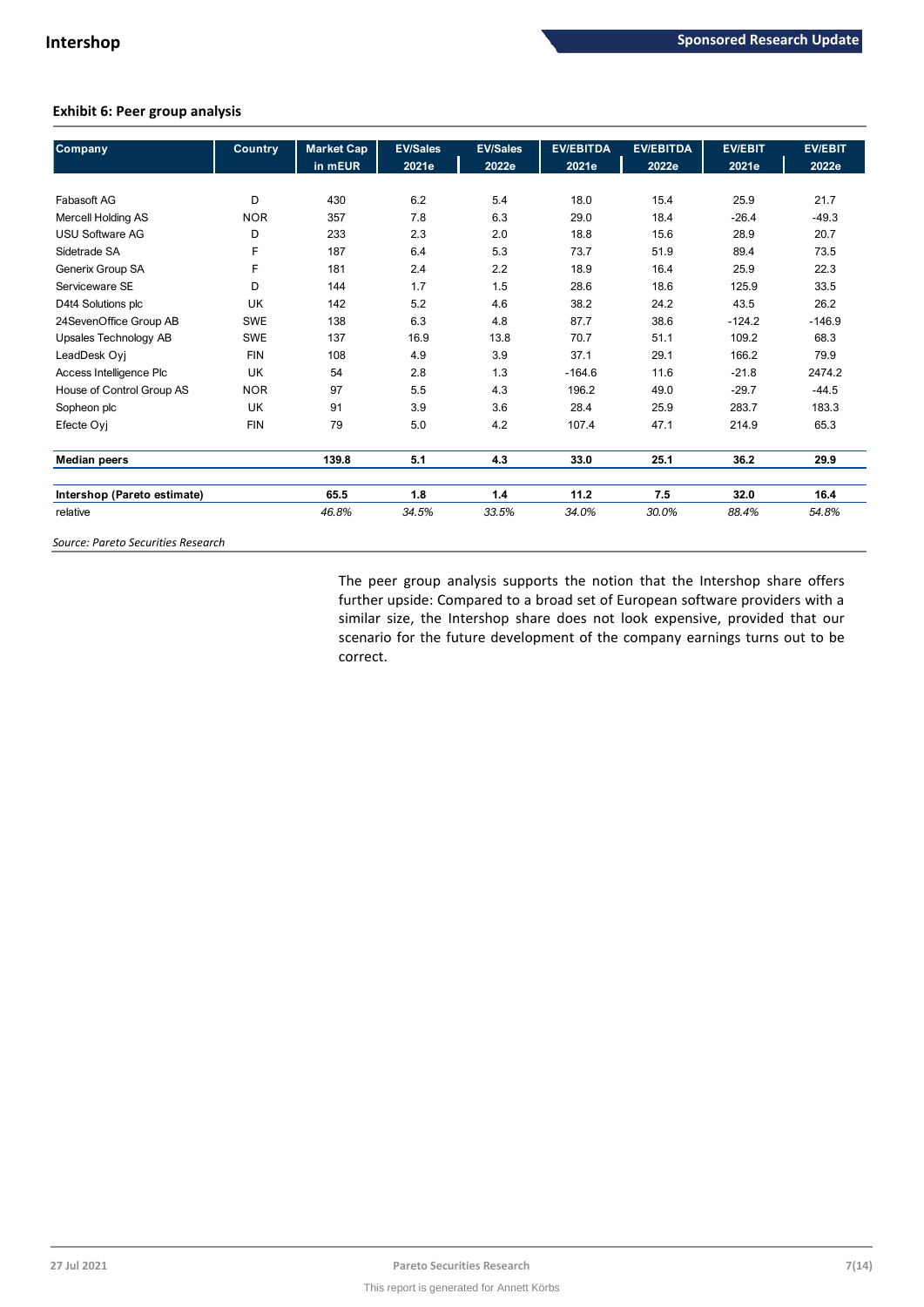# **At a glance**

## **Exhibit 7: At a glance**

| <b>Business units</b>                               |                                                                                                                                                                                                                                                                                                                                                                                  | <b>Licenses</b>                                                                                                                                                                                                                                                                                                                                                                                                                                                                                                                                                                                          |                                                                                                                                         |                                                 |                             | <b>Cloud / Subscription</b><br><b>Intershop</b><br><b>caas</b><br>professional |                                                                 |                                                        |                                                                                                                                                                                           |  |  |  |  |
|-----------------------------------------------------|----------------------------------------------------------------------------------------------------------------------------------------------------------------------------------------------------------------------------------------------------------------------------------------------------------------------------------------------------------------------------------|----------------------------------------------------------------------------------------------------------------------------------------------------------------------------------------------------------------------------------------------------------------------------------------------------------------------------------------------------------------------------------------------------------------------------------------------------------------------------------------------------------------------------------------------------------------------------------------------------------|-----------------------------------------------------------------------------------------------------------------------------------------|-------------------------------------------------|-----------------------------|--------------------------------------------------------------------------------|-----------------------------------------------------------------|--------------------------------------------------------|-------------------------------------------------------------------------------------------------------------------------------------------------------------------------------------------|--|--|--|--|
| <b>Products &amp;</b><br>services                   |                                                                                                                                                                                                                                                                                                                                                                                  | Intershop Commerce Suite builds the core of the product offering. The commerce platform can be employed "ready-to-use" or on a modular basis according to customers' needs. Intershop's solutions<br>contain commerce management, product information management, experience management as well as omni-channel order management. Deployment modes are either on-premise, per private cloud or<br>as CaaS (Commerce-as-a-Service). Services include strategic digital consulting, project management, complete or partly operation of the commerce business (Full Service Commerce), as well as training |                                                                                                                                         |                                                 | and support.                |                                                                                |                                                                 |                                                        |                                                                                                                                                                                           |  |  |  |  |
| <b>Customers</b>                                    |                                                                                                                                                                                                                                                                                                                                                                                  |                                                                                                                                                                                                                                                                                                                                                                                                                                                                                                                                                                                                          | Globally, more than 300 customers, which are mainly active in the manufacturing, retail / wholesale, automotive, and energy industries. | Top 25 customers account for c. 66% of revenue. |                             |                                                                                |                                                                 |                                                        |                                                                                                                                                                                           |  |  |  |  |
|                                                     |                                                                                                                                                                                                                                                                                                                                                                                  | In its relevant market segment, Intershop accounts for c. 5% of market share, while in the total e-commerce software market Intershop solutions are implemented in less than 2% of all online shops.                                                                                                                                                                                                                                                                                                                                                                                                     |                                                                                                                                         |                                                 |                             |                                                                                |                                                                 |                                                        |                                                                                                                                                                                           |  |  |  |  |
| <b>Market share &amp;</b><br>positioning            | Intershop is an engineering-driven company, with a focus on a strong performance and a reliable system, thus a quality-oriented company.                                                                                                                                                                                                                                         |                                                                                                                                                                                                                                                                                                                                                                                                                                                                                                                                                                                                          |                                                                                                                                         |                                                 |                             |                                                                                |                                                                 |                                                        |                                                                                                                                                                                           |  |  |  |  |
| <b>Drivers</b>                                      | Increasing internet penetration (+)<br>Underlying growth in e-commerce business and associated shift from brick-and-mortar retail to e-commerce / omni-channel commerce (+)<br>Changing B2B buyer demographics towards a more digital native buyer group (+)<br>Amazon move into B2B e-commerce business (substitution via marketplaces and strong independent online shops) (-) |                                                                                                                                                                                                                                                                                                                                                                                                                                                                                                                                                                                                          |                                                                                                                                         |                                                 |                             |                                                                                |                                                                 |                                                        |                                                                                                                                                                                           |  |  |  |  |
| <b>Main</b><br>competitors                          |                                                                                                                                                                                                                                                                                                                                                                                  | Main competitors: Hybris (by SAP), WebSphere Commerce (by IBM), Oracle NetSuiteCommerce (B2B solution by Oracle), Oracle Commerce Platform (by Oracle), CloudCraze (B2B solution recently<br>acquired by salesforce.com), Salesforce Commerce (formerly Demandware, B2C solution by salesforce.com), Magento Commerce (recently acquired by Adobe)                                                                                                                                                                                                                                                       |                                                                                                                                         |                                                 |                             |                                                                                |                                                                 |                                                        |                                                                                                                                                                                           |  |  |  |  |
|                                                     |                                                                                                                                                                                                                                                                                                                                                                                  | Non-listed competitors: Insite Software (B2B solution), OROCommerce (B2B solution), Shopware (strong German presence), OXID eSales (strong German presence)                                                                                                                                                                                                                                                                                                                                                                                                                                              |                                                                                                                                         |                                                 |                             |                                                                                |                                                                 |                                                        |                                                                                                                                                                                           |  |  |  |  |
| Strategy,<br>guidance &<br>consensus                | Strategy:<br>(I) "Cloud first"                                                                                                                                                                                                                                                                                                                                                   | (II) B2B Focus, tilted towards SMB via CaaS offering<br>(III) Extending technological functionalities and sales channels via Microsoft partnership<br>(IV) Strengthening marketing capabilities                                                                                                                                                                                                                                                                                                                                                                                                          |                                                                                                                                         |                                                 | Guidance<br>Revenue<br>EBIT | slight increase<br>slightly positive                                           | Revenue<br>yoy<br>EBIT<br><b>EBIT</b> margin                    | Pareto<br>EUR 36m<br>7.9%<br>EUR <sub>2m</sub><br>5.5% | <b>Consensus</b><br>EUR 36m<br>6.4%<br>EUR 1.4m<br>3.9%                                                                                                                                   |  |  |  |  |
| 2020                                                | Sales (EURm)<br>y/y                                                                                                                                                                                                                                                                                                                                                              | 33.6<br>6.2%                                                                                                                                                                                                                                                                                                                                                                                                                                                                                                                                                                                             | <b>EBITDA</b><br>Margin                                                                                                                 | 4.5<br>13.2%                                    | EBIT (EURm)<br>Margin       |                                                                                | 1.0<br>3.0%                                                     | 5Y sales CAGR<br>Organic growth y/                     | 1.2%<br>4.7%                                                                                                                                                                              |  |  |  |  |
| <b>Sales &amp; EBIT</b><br>split                    | 42%                                                                                                                                                                                                                                                                                                                                                                              | Sales split by product / service<br>12%<br>24 <sup>°</sup>                                                                                                                                                                                                                                                                                                                                                                                                                                                                                                                                               | <b>Illicense Sales</b><br>Maintenance Sales<br>Service Sales                                                                            | 20%                                             | 15%                         | Sales split by region<br><b>E</b> Europe<br>ULSA<br>65%                        | 50<br>45<br>40<br>35<br>30<br>25<br>20<br>15<br>10<br>5<br>2018 | 3:0%<br>2019<br>2020<br>Group Sales                    | Group financial development<br>15.0%<br>10.0%<br>8.8%<br>10.0%<br>5.5%<br>5.0%<br>0.0%<br>$-5.0%$<br>$-10.0%$<br>$-15.0%$<br>$-20.0%$<br>$-25.0%$<br>20226<br>20236<br>-EBIT margin (rhs) |  |  |  |  |
|                                                     | <b>Markus Klahn</b>                                                                                                                                                                                                                                                                                                                                                              | Chief Executive Officer                                                                                                                                                                                                                                                                                                                                                                                                                                                                                                                                                                                  |                                                                                                                                         |                                                 |                             |                                                                                |                                                                 |                                                        | Shareholder structure                                                                                                                                                                     |  |  |  |  |
| <b>Management &amp;</b><br>shareholder<br>structure | (since 2021)                                                                                                                                                                                                                                                                                                                                                                     | • With Intershop since 2018, first as Chief Sales Officer<br>• >20 years experience in the software industry<br>· Responsibilities: Corporate Strategy<br>. Prior to joining Intershop, Mr Klahn was active in the ERP<br>and SaaS business after having been on the management<br>board of proALPHA Consulting AG.                                                                                                                                                                                                                                                                                      |                                                                                                                                         |                                                 |                             |                                                                                |                                                                 | 33.8%<br>51.1%                                         | ■ Shareholder Value<br>Management AG /<br>Shareholder Value<br>Beteiligungen AG<br>Axxion SA<br>(Luxembourg)<br>Frankfurter Inv.-ges.<br>m. var. Kapital<br>(SICAV)                       |  |  |  |  |
| # of employees<br><b>FY 2020</b>                    |                                                                                                                                                                                                                                                                                                                                                                                  |                                                                                                                                                                                                                                                                                                                                                                                                                                                                                                                                                                                                          |                                                                                                                                         |                                                 | 299                         |                                                                                |                                                                 |                                                        |                                                                                                                                                                                           |  |  |  |  |
|                                                     | Source: Pareto Securities Research                                                                                                                                                                                                                                                                                                                                               |                                                                                                                                                                                                                                                                                                                                                                                                                                                                                                                                                                                                          |                                                                                                                                         |                                                 |                             |                                                                                |                                                                 |                                                        |                                                                                                                                                                                           |  |  |  |  |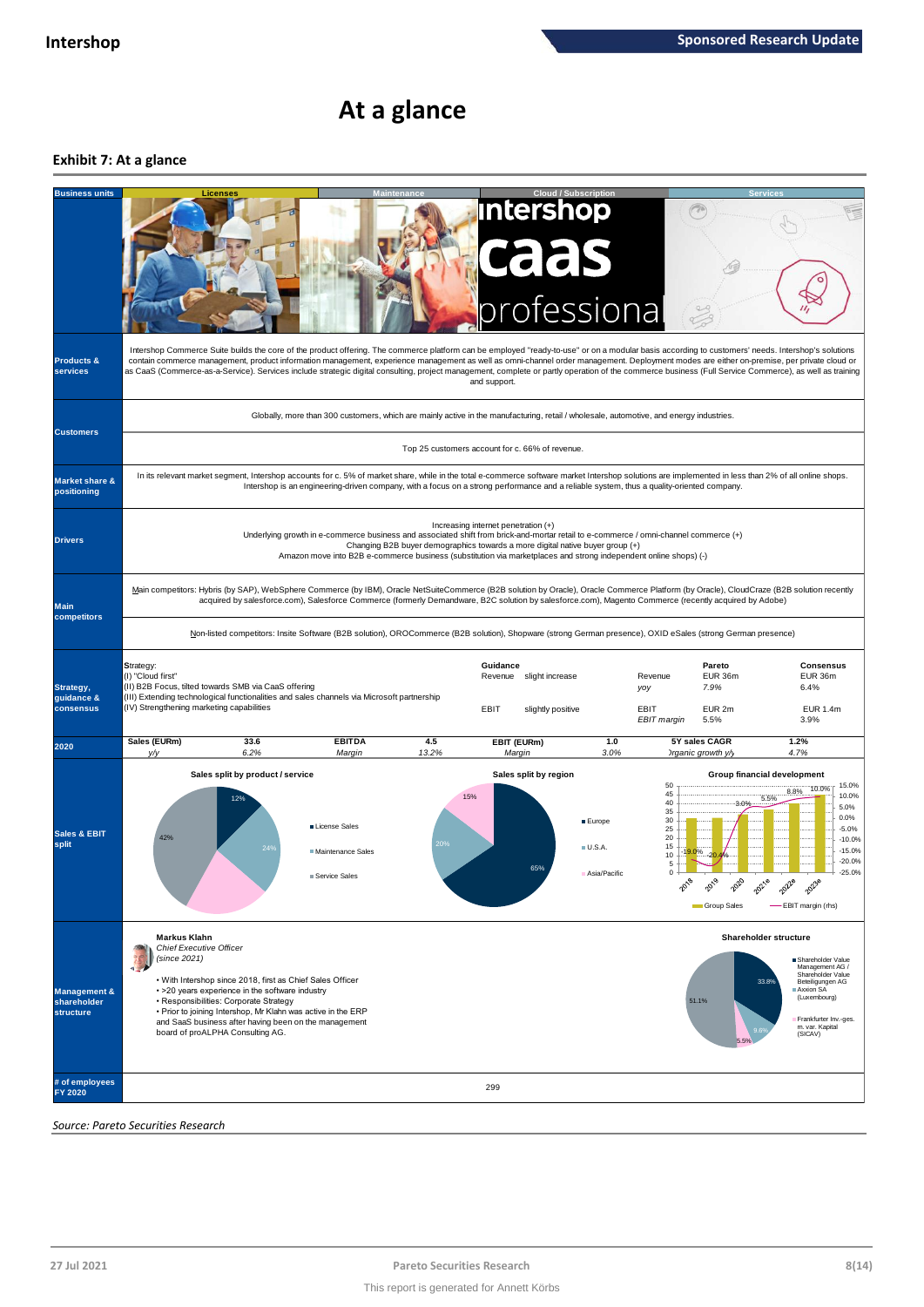| PROFIT & LOSS (fiscal year) (EURm)           | 2016                     | 2017                     | 2018        | 2019                     | 2020           | 2021e                    | 2022e                    | 2023e                    |
|----------------------------------------------|--------------------------|--------------------------|-------------|--------------------------|----------------|--------------------------|--------------------------|--------------------------|
| <b>Revenues</b>                              | 34                       | 36                       | 31          | 32                       | 34             | 36                       | 40                       | 45                       |
| <b>EBITDA</b>                                | 0                        | 3                        | (4)         | (2)                      | 4              | 6                        | 8                        | 9                        |
| Depreciation & amortisation                  | (2)                      | (2)                      | (2)         | (4)                      | (3)            | (4)                      | (4)                      | (5)                      |
| <b>EBIT</b>                                  | (2)                      | 0                        | (6)         | (6)                      | 1              | $\overline{2}$           | 3                        | 4                        |
| Net interest                                 | (0)                      | (0)                      | (0)         | (0)                      | (0)            | (0)                      | (0)                      | (0)                      |
| Other financial items                        |                          |                          |             | $\sim$                   |                |                          |                          |                          |
| <b>Profit before taxes</b>                   | (3)                      | 0                        | (6)         | (7)                      | 1              | $\overline{2}$           | 3                        | 4                        |
| Taxes                                        | (0)                      | (1)                      | (1)         | (0)                      | (0)            | (0)                      | 0                        | 0                        |
| Minority interest                            |                          |                          |             |                          |                |                          |                          |                          |
| Net profit                                   | (3)                      | (1)                      | (7)         | (7)                      | 1              | $\overline{2}$           | 3                        | 4                        |
| EPS reported                                 | (0.28)                   | (0.06)                   | (0.20)      | (0.48)                   | 0.06           | 0.12                     | 0.23                     | 0.30                     |
| <b>EPS adjusted</b>                          | (0.21)                   | (0.06)                   | (0.19)      | (0.44)                   | 0.06           | 0.12                     | 0.23                     | 0.30                     |
| <b>DPS</b>                                   |                          |                          |             |                          |                |                          |                          |                          |
| <b>BALANCE SHEET (EURm)</b>                  | 2016                     | 2017                     | 2018        | 2019                     | 2020           | 2021e                    | 2022e                    | 2023e                    |
| Tangible non current assets                  | $\mathbf 1$              | $\mathbf{1}$             | $\mathbf 1$ | $\mathbf 1$              | $\mathbf{1}$   | $\mathbf{1}$             | $\mathbf 1$              | $\overline{2}$           |
| Other non-current assets                     | 10                       | 10                       | 10          | 12                       | 11             | 11                       | 12                       | 12                       |
| Other current assets                         | 6                        | 6                        | 5           | $\overline{7}$           | 7              | $\overline{7}$           | 8                        | 8                        |
| Cash & equivalents                           | 11                       | 9                        | 7           | 8                        | 12             | 12                       | 14                       | 17                       |
| <b>Total assets</b>                          | 27                       | 25                       | 23          | 28                       | 29             | 31                       | 35                       | 39                       |
| Total equity                                 | 16                       | 15                       | 14          | 16                       | 17             | 18                       | 22                       | 26                       |
| Interest-bearing non-current debt            | 3                        | $\overline{2}$           | 2           | 0                        | 5              | 5                        | 5                        | 5                        |
| Interest-bearing current debt                | $\mathbf 1$              | $\mathbf{1}$             | 2           | $\mathbf 1$              | ÷,             |                          |                          |                          |
| Other Debt                                   | $\overline{7}$           | 7                        | 6           | 10                       | 8              | 8                        | 9                        | 9                        |
| <b>Total liabilites &amp; equity</b>         | 27                       | 25                       | 23          | 28                       | 29             | 31                       | 35                       | 39                       |
| <b>CASH FLOW (EURm)</b>                      | 2016                     | 2017                     | 2018        | 2019                     | 2020           | 2021e                    | 2022e                    | 2023e                    |
| Cash earnings                                | (0)                      | $\overline{2}$           | (5)         | (0)                      | 5              | $\overline{4}$           | 5                        | $\overline{7}$           |
| Change in working capital                    | (0)                      | (0)                      | 1           | (1)                      | (0)            | (0)                      | (0)                      | (1)                      |
| Cash flow from investments                   | (2)                      | (3)                      | (3)         | (3)                      | (2)            | (3)                      | (3)                      | (3)                      |
| Cash flow from financing                     | (1)                      | (1)                      | 5           | 6                        | 1              |                          |                          |                          |
| Net cash flow                                | (4)                      | (2)                      | (2)         | 0                        | 4              | $\mathbf{1}$             | $\overline{2}$           | 3                        |
| <b>CAPITALIZATION &amp; VALUATION (EURm)</b> | 2016                     | 2017                     | 2018        | 2019                     | 2020           | 2021e                    | 2022e                    | 2023e                    |
| Share price (EUR end)                        | 3.21                     | 5.2                      | 3.94        | 3.00                     | 3.14           | 4.61                     | 4.61                     | 4.61                     |
| Number of shares end period                  | 11                       | 11                       | 35          | 14                       | 14             | 14                       | 14                       | 14                       |
| Net interest bearing debt                    | (7)                      | (6)                      | (4)         | (6)                      | (7)            | (8)                      | (10)                     | (12)                     |
| <b>Enterprise value</b>                      | 28                       | 50                       | 133         | 36                       | 37             | 58                       | 56                       | 53                       |
| EV/Sales                                     | 0.8                      | 1.4                      | 4.3         | 1.2                      | 1.1            | 1.6                      | 1.4                      | 1.2                      |
| EV/EBITDA                                    |                          | 17.7                     |             |                          | 8.4            | 10.2                     | 7.3                      | 5.8                      |
| EV/EBIT                                      |                          |                          |             |                          | 37.5           | 29.0                     | 15.9                     | 11.8                     |
| P/E reported                                 |                          |                          |             | $\overline{\phantom{a}}$ | 55.7           | 38.0                     | 20.1                     | 15.4                     |
| P/E adjusted                                 |                          |                          |             |                          | 55.7           | 38.0                     | 20.1                     | 15.4                     |
| P/B                                          | $2.2$                    | 3.7                      | 10.1        | 2.7                      | 2.7            | 3.6                      | $3.0\,$                  | 2.5                      |
| FINANCIAL ANALYSIS & CREDIT METRICS          | 2016                     | 2017                     | 2018        | 2019                     | 2020           | 2021e                    | 2022e                    | 2023e                    |
| ROE adjusted (%)                             | $\overline{\phantom{a}}$ | $\overline{\phantom{a}}$ |             |                          | 5.0            | 9.9                      | 16.3                     | 18.0                     |
| Dividend yield (%)                           | $\overline{\phantom{a}}$ |                          |             |                          | $\blacksquare$ | $\overline{\phantom{a}}$ | $\overline{\phantom{a}}$ | $\overline{\phantom{a}}$ |
| EBITDA margin (%)                            | 0.3                      | 7.9                      |             |                          | 13.2           | 15.6                     | 19.1                     | 20.4                     |
| EBIT margin (%)                              | $\overline{\phantom{a}}$ | $1.2\,$                  |             | $\overline{a}$           | $3.0\,$        | 5.5                      | 8.8                      | 10.0                     |
| NIBD/EBITDA                                  | (63.06)                  | (2.18)                   | 1.13        | 2.64                     | (1.60)         | (1.36)                   | (1.28)                   | (1.37)                   |
| EBITDA/Net interest                          | 4.30                     | 8.53                     |             |                          | 35.60          | 22.65                    | 30.49                    | 36.92                    |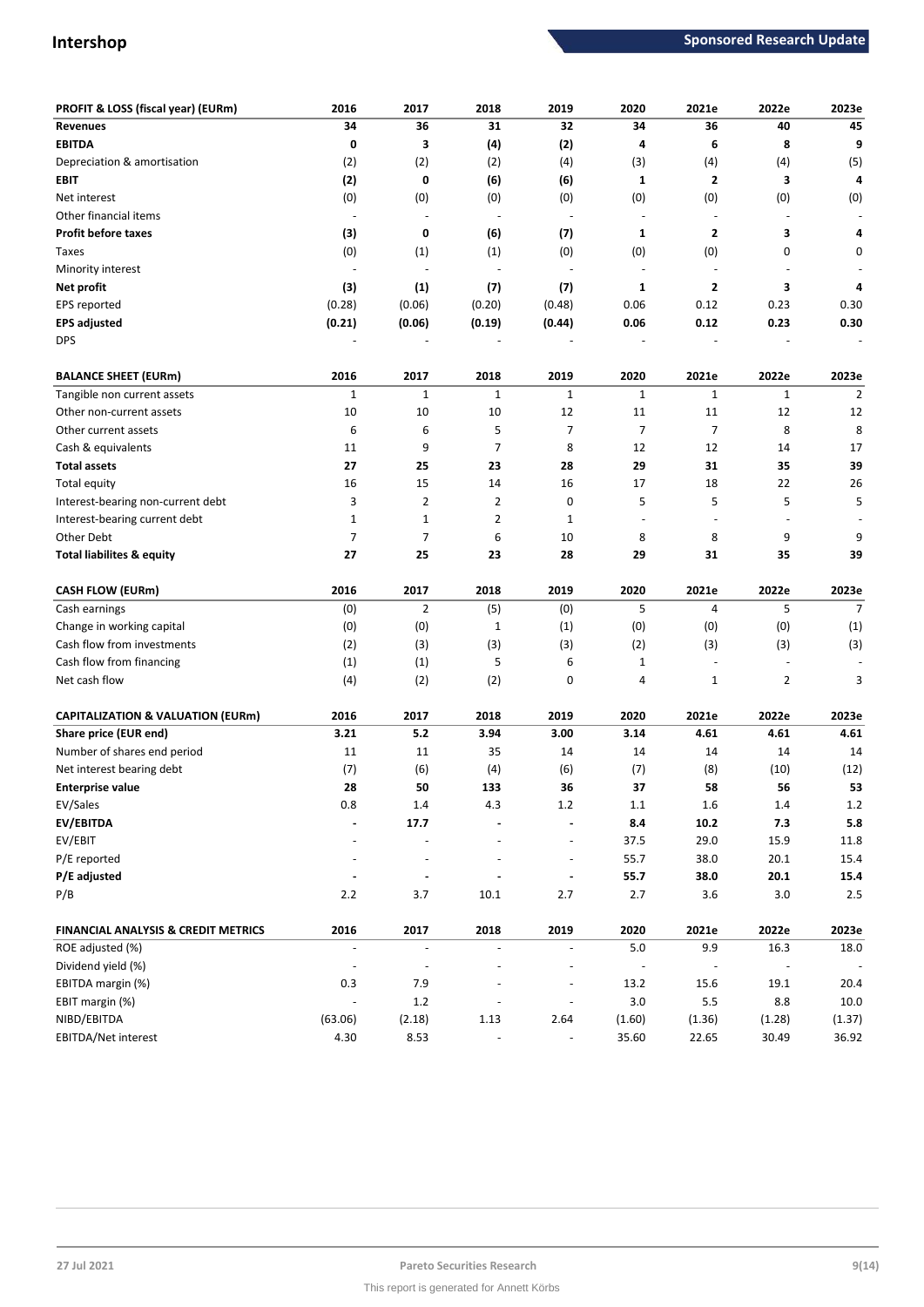#### **Disclaimer and legal disclosures**

#### **Origin of the publication or report**

This publication or report originates from Pareto Securities AS, reg. no. 956 632 374 (Norway), Pareto Securities AS, Frankfu rt branch, reg. no. DE 320 965 513 / HR B 109177 (Germany) or Pareto Securities AB, reg. no. 556206-8956 (Sweden) (together the Group Companies or the "Pareto Securities Group") acting through their common unit Pareto Securities Research. The Group Companies are supervised by the Financial Supervisory Authority of their respective home countries.

#### **Content of the publication or report**

This publication or report has been prepared solely by Pareto Securities Research.

Opinions or suggestions from Pareto Securities Research may deviate from recommendations or opinions presented by other departments or companies in the Pareto Securities Group. The reason may typically be the result of differing time horizons, methodologies, contexts or other factors.

#### **Sponsored research**

Please note that if this report is labelled as "sponsored research" on the front page, Pareto Securities has entered into an agreement with the company about the preparation of research reports and receives compensation from the company for this service. Sponsored research is prepared by the Research Department of Pareto Securities without any instruction rights by the company. Sponsored research is however commissioned for and paid by the company and such material is considered by Pareto Securities to qualify as an acceptable minor non-monetary benefit according to the EU MiFID II Directive.

#### **Basis and methods for assessment**

Opinions and price targets are based on one or more methods of valuation, for instance cash flow analysis, use of multiples, behavioral technical analyses of underlying market movements in combination with considerations of the market situation and the time horizon. Key assumptions of forecasts, price targets and projections in research cited or reproduced appear in the research material from the named sources. The date of publication appears from the research material cited or reproduced. Opinions and estimates may be updated in subsequent versions of the publication or report, provided in subsequent versions of t that the relevant company/issuer is treated anew in such later versions of the publication or report.

Pareto Securities Research may provide credit research with more specific price targets based on different valuation methods, including the analysis of key credit ratios and other factors describing the securities creditworthiness, peer group analysis of securities with similar creditworthiness and different DCF-valuations. All descriptions of loan agreement structures and loan agreement features are obtained from sources which Pareto Securities Research believes to be reliable, but Pareto Securities Research does not represent or warrant their accuracy. Be aware that investors should go through the specific complete loan agreement before investing in any bonds and not base an investment decision based solely on information contained in this publication or report.

Pareto Securities Research has no fixed schedule for updating publications or reports.

Unless otherwise stated on the first page, the publication or report has not been reviewed by the issuer before dissemination. In instances where all or part of a report is presented to the issuer prior to publication, the purpose is to ensure that facts are correct.

#### **Validity of the publication or report**

All opinions and estimates in this publication or report are, regardless of source, given in good faith and may only be valid as of the stated date of this publication or report and are subject to change without notice.

#### **No individual investment or tax advice**

The publication or report is intended only to provide general and preliminary information to investors and shall not be construed as the basis for any investment decision. This publication or report has been prepared by Pareto Securities Research as general information for private use of investors to whom the publication or report has been distributed, but it is not intended as a personal recommendation of particular financial instruments or strategies and thus it does not provide individually tailored investmen t advice, and does not take into account the individual investor's particular financial situation, existing holdings or liabilities, investment knowledge and experience, investment objective and horizon or risk profile and preferences. The investor must particularly ensure the suitability of an investment as regards his/her financial and fiscal situation and investment objectives. The investor bears the risk of losses in connection with an investment.

Before acting on any information in this publication or report, we recommend consulting your financial advisor.

The information contained in this publication or report does not constitute advice on the tax consequences of making any particular investment decision. Each investor shall make his/her own appraisal of the tax and other financial merits of his/her investment.

#### **Sources**

This publication or report may be based on or contain information, such as opinions, recommendations, estimates, price targets and valuations which emanate from Pareto Securities Research' analysts or representatives, publicly available information, information from other units or companies in the Group Companies, or other named sources.

To the extent this publication or report is based on or contains information emanating from other sources "Other Sources") than Pareto Securities Research ("External Information"), Pareto Securities Research has deemed the Other Sources to be reliable but neither the companies in the Pareto Securities Group, others associated or affiliated with said companies nor any other person, guarantee the accuracy, adequacy or completeness of the External Information.

#### **Ratings**

| Equity ratings: | "Buv"  | Pareto Securities Research expects this financial instrument's total return to exceed 10% over the next 12 months                   |
|-----------------|--------|-------------------------------------------------------------------------------------------------------------------------------------|
|                 | "Hold" | Pareto Securities Research expects this financial instrument's total return to be between -10% and 10% over the next 12 months      |
|                 | "Sell" | Pareto Securities Research expects this financial instrument's total return to be negative by more than 10% over the next 12 months |

Analysts Certification<br>The research analyst(s) whose name(s) appear on research reports prepared by Pareto Securities Research certify that: (i) all of the views expressed in the research report accurately reflect their pe "Hold"<br>"Sell" Pareto Securities Research expects this financial instrument's total return to be between -1.0% and 1.0% over the next 12 months<br>"Sell" Pareto Securities Research expects this financial instrument's total ret research analysts in research reports that are prepared by Pareto Securities Research.

The research analysts whose names appears on research reports prepared by Pareto Securities Research received compensation that is based upon various factors including Pareto Securities' total revenues, a portion of which are generated by Pareto Securities' investment banking activities.

#### **Limitation of liability**

Pareto Securities Group or other associated and affiliated companies assume no liability as regards to any investment, divest ment or retention decision taken by the investor on the basis of this publication or report. In no event will entities of the Pareto Securities Group or other associated and affiliated companies be liable for direct, indirect or incidental, special or consequential damages resulting from the information in this publication or report.

Neither the information nor any opinion which may be expressed herein constitutes a solicitation by Pareto Securities Research of purchase or sale of any securities nor does it constitute a solicitation to any person in any jurisdiction where solicitation would be unlawful. All information contained in this research report has been compiled from sources believed to be reliable. However, no representation or warranty, express or implied, is made with respect to the completeness or accuracy of its contents, and it is not to be relied upon as authoritative.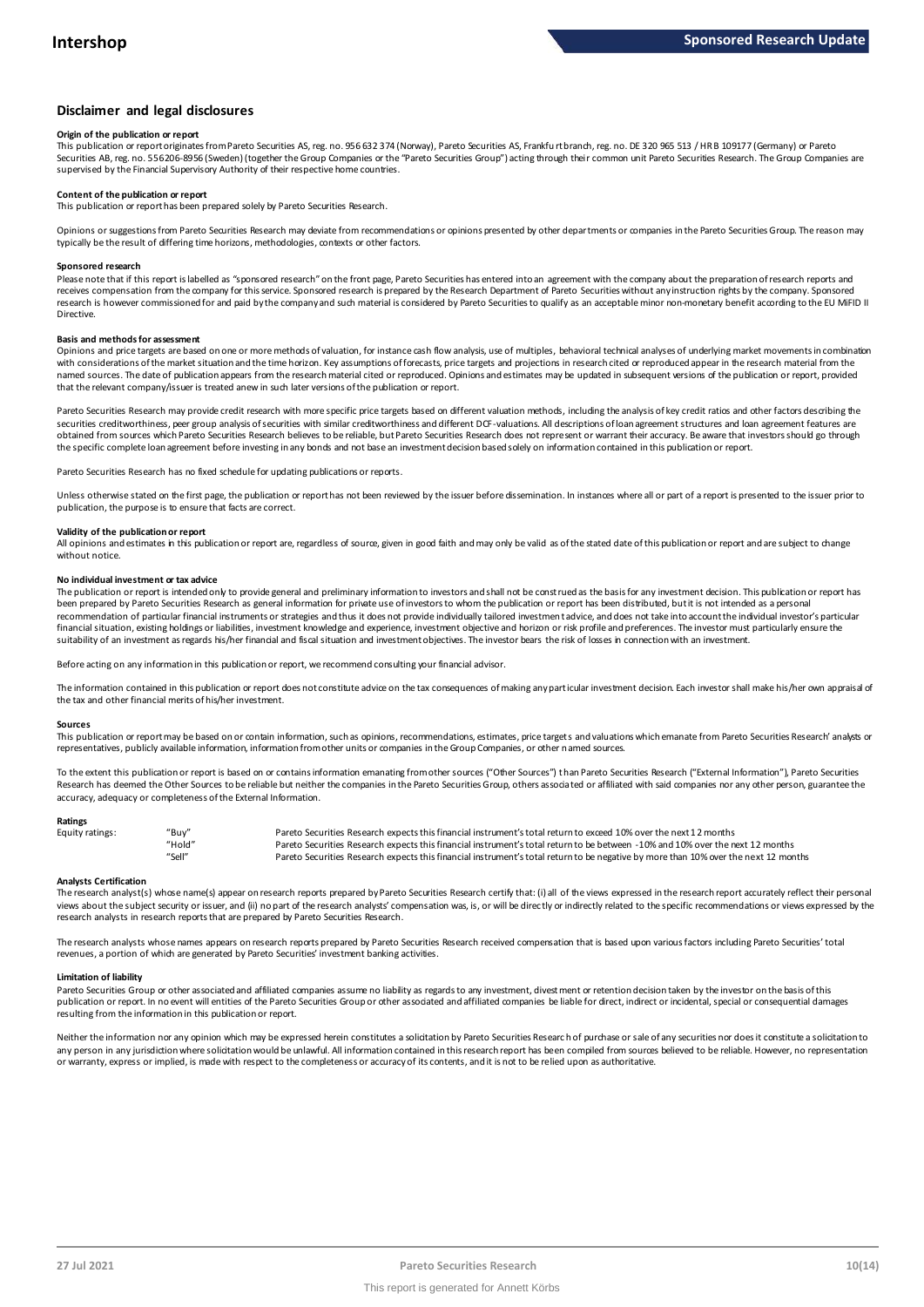#### **Risk information**

The risk of investing in certain financial instruments, including those mentioned in this document, is generally high, as their market value is exposed to a lot of different factors such as the operational and financial conditions of the relevant company, growth prospects, change in interest rates, the economic and political environment, foreign exchange rates, shifts in market sentiments etc. Where an investment met.<br>or securit the investor. Past performance is not a guide to future performance. Estimates of future performance are based on assumptions that may not be realized. When investing in individual shares, the investor may lose all or part of the investments.

#### **Conflicts of interest**

Companies in the Pareto Securities Group, affiliates or staff of companies in the Pareto Securities Group, may perform services for, solicit business from, make a market in, hold long or short positions in, or otherwise be interested in the investments (including derivatives) of any company mentioned in the publication or report.

In addition Pareto Securities Group, or affiliates, may from time to time have a broking, advisory or other relationship with a company which is the subject of or referred to in the relevant Research, including acting as that company's official or sponsoring broker and providing investment banking or other financial services. It is the policy of Pareto to seek to act as corporate adviser or broker to some of the<br>companies which a

To limit possible conflicts of interest and counter the abuse of inside knowledge, the analysts of Pareto Securities Research are subject to internal rules on sound ethical conduct, the management of inside<br>information, ha legislation and relevant industry standards. The object of the internal rules is for example to ensure that no analyst will abuse or cause others to abuse confidential information. It is the policy of Pareto Securities Research that no link exists between revenues from capital markets activities and individual analyst remuneration. The Group Companies are members of national stockbrokers' associations in each of the countries in which the Group Companies have their head offices. Internal rules have been developed in accordance with recommendations issued by the stockbrokers associations. This material has been prepared following the Pareto Securities Conflict of Interest Policy.

The guidelines in the policy indude rules and measures aimed at achieving a sufficient degree of independence between variou s departments, business areas and sub-business areas within the Pareto Securities Group in order to, as far as possible, avoid conflicts of interest from arising between such departments, business areas and sub-business areas as well as their customers. One purpose of such measures is to restrict the flow of information between certain business areas and sub-business areas within the Pareto Securities Group, where conflicts of interest may arise and to safeguard the impartialness of the empl The guidelines in the policy indude rules and measures aimed at achieving a sufficient degree of independence between various departments, business areas and sub-business areas within the Pareto<br>Securities Group in order t Pareto Securities Group rules concerning contacts with covered companies and rules concerning personal account trading carried out by analysts.

#### **Distribution restriction**

The securities referred to in this publication or report may not be eligible for sale in some jurisdictions and persons into whose possession this document comes should inform themselves about and observe Pareto Securities Group rules concerning contacts with covered companies and rules concerning personal account trading carried out by analysts.<br>Distribution restriction<br>The securities referred to in this publication or rep Authority (FCA).

This research is only intended for and may only be distributed to institutional investors in the United States and U.S entities seeking more information about any of the issuers or securities discussed in this report should contact Pareto Securities Inc. at 150 East 52nd Street, New York, NY 10022, Tel. 212 829 4200.

Pareto Securities Inc. is a broker-dealer registered with the U.S. Securities and Exchange Commission and is a member of FINRA & SPC. U.S. To the extent required by applicable U.S. laws and regulations, Pareto Securities Inc. accepts responsibility for the contents of this publication. Investment products provided by or through Pareto Securities Inc. or Pareto Securities Research are not FDIC insured, may lose value and are not guaranteed by Pareto Securities Inc. or Pareto Securities Research. Investing in non-U.S. securities may entail certain risks. This document does not constitute or form part of any offer for sale or subscription, nor shall it or any part of it form the basis of or be relied on in connection with any contract or commitment whatsoever. The securities of non-U.S. issuers may not be registered with or subject to SEC reporting and other requirements. The information available about non-U.S. companies may be limited, and non-U.S. companies are generally not subject to the same uniform auditing and subject to the same unif reporting standards as U.S. companies. Market rules, conventions and practices may differ from U.S. markets, adding to transaction costs or causing delays in the purchase or sale of securities. Securities of some non-U.S. companies may not be as liquid as securities of comparable U.S. companies. Fluctuations in the values of national currencies, as well as the potential for governmental restrictions on currency movements, can significantly erode principal and investment returns.

Pareto Securities Research may have material conflicts of interest related to the production or distribution of this research report which, with regard to Pareto Securities Research, are disclosed herein.

#### **Distribution in Singapore**

Pareto Securities Pte Ltd holds a Capital Markets Services License is an exempt financial advisor under Financial Advisers Act, Chapter 110 ("FAA") of Singapore and a subsidiary of Pareto Securities AS.

This report is directed solely to persons who qualify as "accredited investors", "expert investors" and "institutional investors" as defined in section 4A(1) Securities and Futures Act, Chapter 289 ("SFA") Distribution in Singapore<br>Pareto Securities Pte Ltd holds a Capital Markets Services License is an exempt financial advisor under Financial Advisers Act, Chapter 110 ("FAA") of Singapore and a subsidiary of Pareto Securiti person. You should seek advice from a financial adviser regarding the suitability of any product referred to in this report, taking into account your specific financial objectives, financial situation or particular needs before making a commitment to purchase any such product. Please contact Pareto Securities Pte Ltd, 16 Collyer Quay, # 2 7-02 Income at Raffles, Singapore 049318, at +65 6408 9800 in matters arising from, or in connection with this report.

Additional provisions on Recommendations distributed in the Canada<br>Canadian recipients of this research report are advised that this research report is not, and under no circumstances is it to be construed as an offer to s needs before making a commitment to purchase any such product. Please contact Pareto Securities Pte Ltd, 16 Collyer Quay, # 2 7-02 Income at Raffles, Singapore 049318, at +65 6408 9800 in matters arisin<br>from, or in connect from, or in connection with this report.<br>Additional provisions on Recommendations distributed in the Canada<br>Canadian recipients of this research report are advised that this research report is not, and under no circumstanc securities. No securities commission or similar regulatory authority in Canada has reviewed or in any way passed upon this research report or the merits of any securities described or discussed herein and any representation to the contrary is an offence. Any securities described or discussed within this research report may only be distributed in Canada in accordance with applicable provincial and territorial<br>securities laws. An securities regulators and only bya dealer properly registered under applicable securities laws or, alternatively, pursuant to an exemption from the dealer registration requirement in the relevant province or territory of Canada in which such offer or sale is made. Under no circumstances is the information contained herein to be construed as investment advice in any province or territory of Canada nor should it be construed as being tailored to the needs of the recipient. Canadian redpients are advised that Pareto Securities AS, its affiliates and its authorized agents are not responsible for, nor do they accept, any liability whatsoever for any direct or consequential loss arising from any use of this research report or the information contained herein.

#### **Distribution in United Kingdom**

This publication is issued for the benefit of persons who qualify as eligible counterparties or professional dients and should be made available only to such persons and is exempt from the restriction on financial promotion in s21 of the Financial Services and Markets Act 2000 in reliance on provision in the FPO.

#### **Copyright**

This publication or report may not be mechanically duplicated, photocopied or otherwise reproduced, in full or in part, under applicable copyright laws. Any infringement of Pareto Securities Research's copyright can be pursued legally whereby the infringer will be held liable for any and all losses and expenses incurred by the infringement.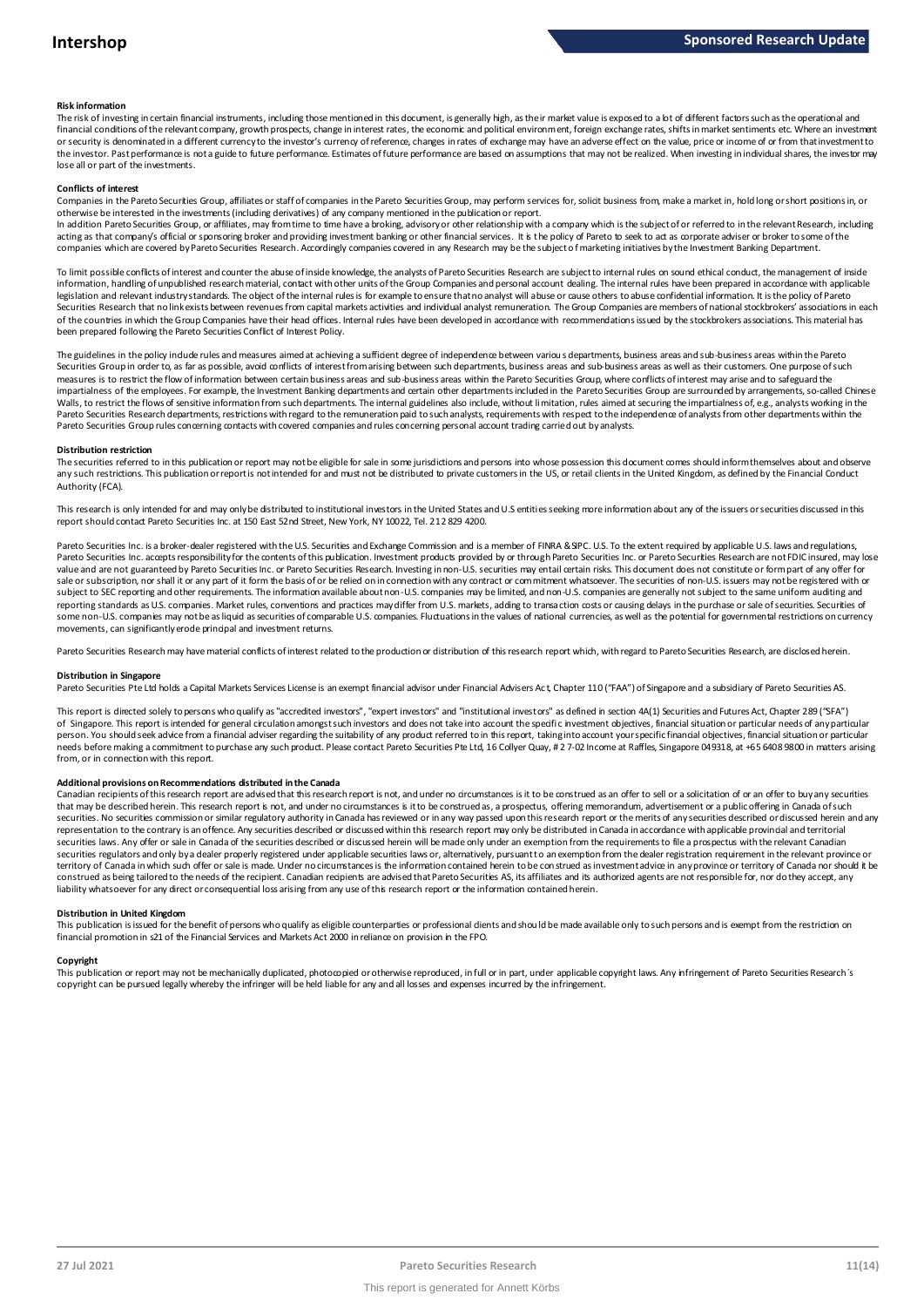#### **Appendix A**

Disclosure requirements in accordance with Commission Delegated Regulation (EU) 2016/958 and the FINRA Rule 2241

|                                                                                              |                             |        | Disclosure requirements in accordance with Commission Delegated Regulation (EU) 2016/958 and the FINRA Rule 2241                                                                                           |           |                             |  |
|----------------------------------------------------------------------------------------------|-----------------------------|--------|------------------------------------------------------------------------------------------------------------------------------------------------------------------------------------------------------------|-----------|-----------------------------|--|
| any company where a recommendation has been produced or distributed by Pareto Securities AS. |                             |        | The below list shows companies where Pareto Securities AS - together with affiliated companies and/or persons - owns a net long position of the shares exceeding 0,5% of the total issued share capital in |           |                             |  |
| Companies                                                                                    | No. of shares Holdings in % |        | Companies                                                                                                                                                                                                  |           | No. of shares Holdings in % |  |
| ArcticZymes Technologies                                                                     | 598.575                     | 124%   | SpareBank 1Ringerike Hadeland                                                                                                                                                                              | 100.000   | 0.64%                       |  |
| <b>Bonheur</b>                                                                               | 241.145                     | 0.57%  | Sparebank 1SMN                                                                                                                                                                                             | 1875.442  | 1.44%                       |  |
| <b>DOF</b>                                                                                   | 2.366.346                   | 0.75%  | Sparebank 1SR-Bank                                                                                                                                                                                         | 1.850.014 | 0.72%                       |  |
| Pareto Bank                                                                                  | 16.235.830                  | 23.38% | SpareBank 1Østfold Akershus                                                                                                                                                                                | 1.215.116 | 9.81%                       |  |
| Quantafuel                                                                                   | 1.119.887                   | 0.89%  | SpareBank 1Østlandet                                                                                                                                                                                       | 3.825.292 | 3.60%                       |  |
| Sandnes Sparebank                                                                            | 126.013                     | 0.55%  | Sparebanken Møre                                                                                                                                                                                           | 305.239   | 3.09%                       |  |
| Selvaag Bolig                                                                                | 3,176,925                   | 3.39%  | Sparebanken Sør                                                                                                                                                                                            | 433.744   | 2.77%                       |  |
| SpareBank 1BV                                                                                | 1.771.308                   | 2.81%  | Sparebanken Vest                                                                                                                                                                                           | 6.805.073 | 6.34%                       |  |
| Sparebank 1Nord-Norge                                                                        | 4.144.124                   | 4.13%  |                                                                                                                                                                                                            |           |                             |  |
|                                                                                              |                             |        |                                                                                                                                                                                                            |           |                             |  |

Pareto Securities AS may hold financial instruments in companies where a recommendation has been produced or distributed by Pareto Securities AS in connection with rendering investment services,<br>including Market Making.

|                          | Analyst     | Total     |                       | Analyst     | Total    |                             | Analyst     | Total     |
|--------------------------|-------------|-----------|-----------------------|-------------|----------|-----------------------------|-------------|-----------|
| Company                  | holdings*   | holdings  | Company               | holdings*   | holdings | Company                     | holdings*   | holdings  |
| AF Gruppen               | 0           | 1,825     | Fjordkraft Holding    | $\mathbf 0$ | 12,855   | Panoro Energy               | 0           | 30,344    |
| Aker ASA                 | 500         | 2,405     | <b>Flex LNG</b>       | 0           | 3,532    | Pareto Bank                 | 0           | 2,412,220 |
| Aker BP                  | $\mathbf 0$ | 23,631    | Frontline             | 0           | 78,708   | Pexip Holding               | $\Omega$    | 62,433    |
| Aker Carbon Capture      | $\mathbf 0$ | 120,621   | Gjensidige Forsikring | 0           | 7,723    | <b>PGS</b>                  | 0           | 11,676    |
| Aker Offshore Wind       | $\Omega$    | 165,278   | Golden Ocean Group    | 0           | 1.433    | <b>Protector Forsikring</b> | 0           | 12,000    |
| Aker Solutions           | $\mathbf 0$ | 3,728     | Grieg Seafood         | $\mathbf 0$ | 8,907    | Quantafuel                  | $\mathbf 0$ | 1,119,887 |
| American Shipping Co.    | $\mathbf 0$ | 13,300    | Hafnia Ltd.           | 0           | 10,000   | <b>REC Silicon</b>          | 0           | 36,816    |
| Aprila Bank ASA          | $\mathbf 0$ | 22,675    | Huddly                | $\mathbf 0$ | 988,874  | SalM ar                     | 0           | 2.709     |
| Archer                   | $\mathbf 0$ | 30,170    | Hunter Group ASA      | 0           | 308,500  | Salmon Evolution            | 0           | 100,000   |
| ArcticZymes Technologies | $\Omega$    | 598,575   | HydrogenPro           | 0           | 37,552   | Sandnes Sparebank           | 0           | 124,013   |
| Atlantic Sapphire        | $\Omega$    | 13,610    | Ice Fish Farm         | 0           | 2,000    | Scatec                      | 0           | 20,412    |
| Austevoll Seafood        | $\Omega$    | 29,235    | ice Group ASA         | 0           | 200,000  | Seadrill Ltd                | $\Omega$    | 6,215     |
| Avance Gas               | $\mathbf 0$ | 3,362     | Kalera                | $\mathbf 0$ | 53,027   | Selvaag Bolig               | 0           | 52,050    |
| B2Holding AS             | $\mathbf 0$ | 20,075    | Kitron                | 0           | 18,386   | Sparebank 1 Nord-Norge      | $\mathbf 0$ | 3,350     |
| <b>BASF</b>              | 270         | 270       | Komplett Bank         | $\mathbf 0$ | 101,400  | Sparebank 1 SMN             | $\mathbf 0$ | 12,740    |
| <b>Belships</b>          | $\mathbf 0$ | 17,965    | Kongsberg Gruppen     | $\mathbf 0$ | 36,023   | Sparebank 1 SR-Bank         | $\Omega$    | 8,505     |
| Bonheur                  | $\mathsf 0$ | 32,275    | <b>KWS</b>            | 75          | 75       | SpareBank 1Østfold Akershus | 0           | 1,252     |
| Borregaard ASA           | $\mathbf 0$ | 650       | Lerøy Seafood Group   | 0           | 40,478   | SpareBank 1Østlandet        | 0           | 8.621     |
| Bouvet                   | $\Omega$    | 2.940     | <b>M</b> ercell       | $\mathbf 0$ | 23,038   | Sparebanken Sør             | 0           | 16.435    |
| <b>BRAbank</b>           | $\Omega$    | 74,607    | Mowi                  | $\mathbf 0$ | 3,761    | Sparebanken Vest            | $\mathbf 0$ | 16,735    |
| <b>BW Energy</b>         | $\Omega$    | 55,050    | M PC Container Ships  | 0           | 39,437   | Sparebanken Øst             | $\Omega$    | 1,500     |
| <b>BW</b> Offshore       | $\mathbf 0$ | 16,076    | Nordic Semiconductor  | $\mathbf 0$ | 4,681    | Stolt-Nielsen               | 0           | 1.817     |
| Cloudberry Clean Energy  | $\mathbf 0$ | 52,031    | Noreco                | $\mathbf 0$ | 790      | Storebrand                  | $\mathbf 0$ | 25,698    |
| DNB                      | $\mathbf 0$ | 45,115    | Norsk Hydro           | $\mathbf 0$ | 113,219  | Subsea 7                    | $\mathbf 0$ | 9,226     |
| <b>DNO</b>               | $\mathbf 0$ | 151,978   | Norske Skog           | 0           | 98,225   | Telenor                     | $\Omega$    | 9,752     |
| <b>DOF</b>               | 0           | 2,366,346 | <b>NTS</b>            | 0           | 2,272    | Vow                         | 0           | 8,681     |
| Elkem                    | $\Omega$    | 35,426    | Ocean Yield           | 0           | 104,370  | Wallenius Wilhemsen         | $\Omega$    | 57,570    |
| Entra                    | $\Omega$    | 9,977     | OHT                   | 0           | 6,650    | XXL                         | $\Omega$    | 18,823    |
| Equinor                  | $\Omega$    | 2,900     | Okeanis Eco Tankers   | $\mathbf 0$ | 22,000   | Yara                        | $\Omega$    | 14,133    |
| Europris                 | $\Omega$    | 11,414    | Orkla                 | $\mathbf 0$ | 20,540   | Zaptec                      | $\Omega$    | 4,000     |

This overview is updated monthly (last updated 15.07.2021). \*\*\* Analyst holdings referst opositionsheld by the Pareto Securities AS analyst covering the company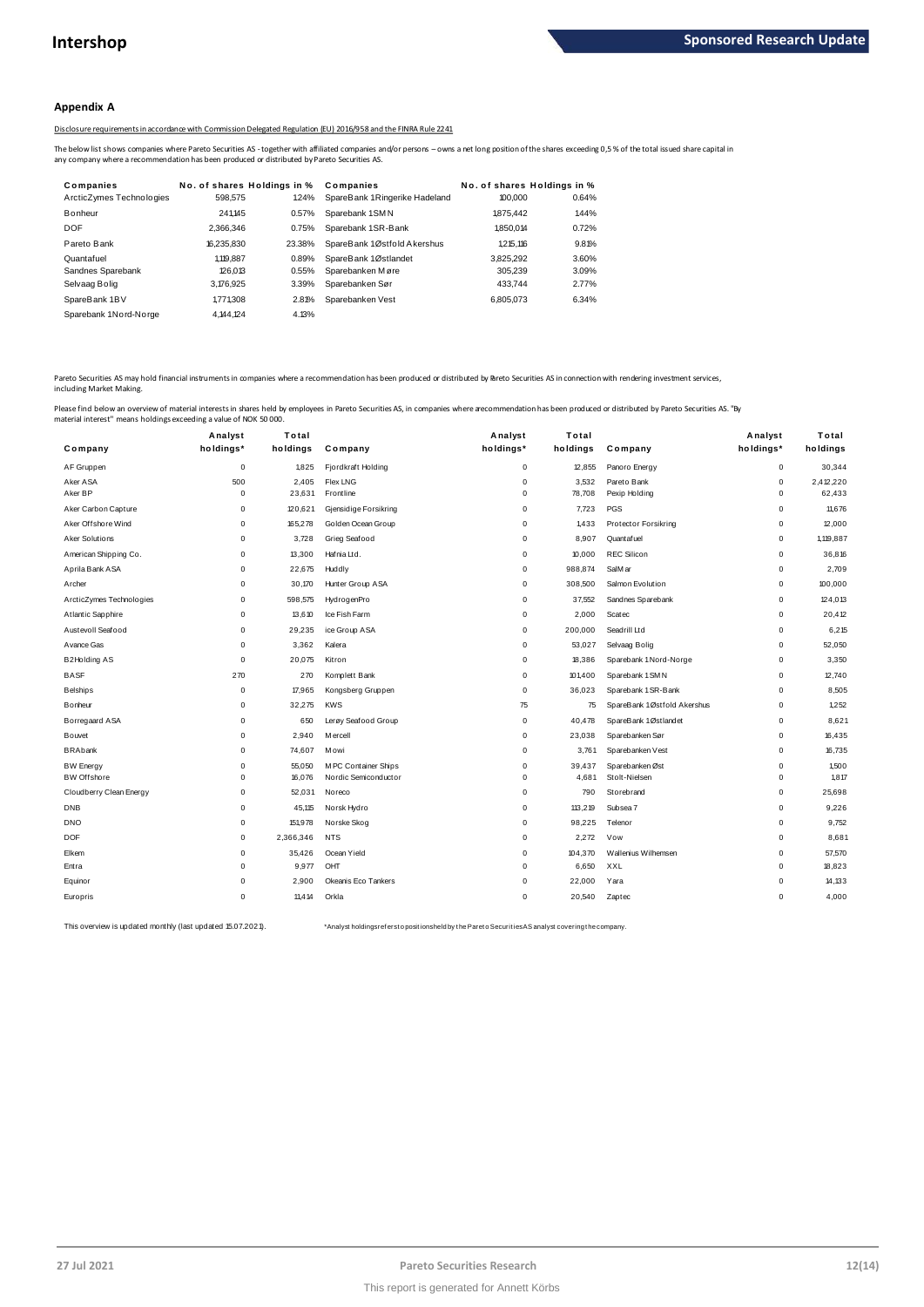#### **Appendix B**

Disclosure requirements in accordance with Article 6(1)(c)(iii) of Commission Delegated Regulation (EU) 2016/958

24SevenOf f ice Scandinavia DLT Klaveness Combinat ion Carriers ASAPet roTal Securities AS have been lead manager/co-lead manager or have rendered publicly known not immaterial investment banking services over the Overview over issuers of financial instruments where Pareto Securities AS have prepared or distributed investment recommendation, where Pareto previous 12 months:

|                                  | <b>KLP</b><br>Komplett ASA                         | PHM Group<br>PronofaAS        |
|----------------------------------|----------------------------------------------------|-------------------------------|
|                                  |                                                    |                               |
|                                  |                                                    |                               |
|                                  | Komplett Bank                                      | Proximar Seafood              |
| Energean Israel Finance Ltd.     | Kraft Bank                                         | Pryme                         |
| Enviv AS (Bookis)                | Lakers Holding AS                                  | Quant af uel                  |
| Fertiberia S.A.R.L.              | Lumarine AS                                        | <b>RECSilicon</b>             |
| Fjordkraft Holding               | Maha Energy                                        | Saga Robotics                 |
|                                  | Malorama Holding AS                                | Salmon Evolution              |
|                                  | Meltwater                                          | Scorpio Bulkers               |
|                                  | Mercell                                            | Seafire AB                    |
| Gjensidige Forsikring            | Mintra Group                                       | SFL Corporation Ltd           |
| Golden Ocean Group               | Modex AS                                           | SGL TransGroup International  |
| Goliath Offshore                 | <b>MPC Container Ships</b>                         | Siccar Point Energy           |
| Halodi RoboticsAS                | MutaresSE&Co.KGaA                                  | <b>Skitude</b>                |
| <b>Heimdall Power</b>            | Müller Medien GmbH (United Vertica Smart WiresInc. |                               |
| HKN Energy Ltd                   | Navigator HoldingsLtd.                             | Strandline Resources Limited  |
| Hof set h BioCare                | <b>Navios</b>                                      | Talos Energy Inc              |
| House of Control                 | Next BiometricsGroup                               | <b>Tise AS</b>                |
|                                  | Nordic Halibut                                     | Trønderenergi AS              |
| HydrogenPro                      | Norlandia Health & Care Group AS                   | VegfinansAS                   |
| Ice Group Scandinavia HoldingsAS | Norse Atlantic                                     | Viking ACQ1AS, SPAC           |
|                                  | Norske Skog                                        | Vow                           |
| Instabank ASA                    | Norwegian Block Exchange                           | <b>WatercirclesForsikring</b> |
|                                  | OHT                                                | West Coast Salmon             |
| Kentech Global Plc               | Panoro Energy                                      | Wheel.me                      |
|                                  |                                                    |                               |
| Keppel FELS Limited              | Pelagia Holding AS                                 | <b>XenetaAS</b>               |
|                                  |                                                    |                               |

*This overview is updated monthly (this overview is for the period 3 1.0 6.2020 – 3 1.0 6.2021).*

#### **Appendix C**

Disclosure requirements in accordance with Article 6(3) of Commission Delegated Regulation (EU) 2016/958

# <u>DISCIO SUFE requirements in accordar</u><br>Distribution of recommendations<br>-

| Distribution of recommendations |                |  |  |  |  |
|---------------------------------|----------------|--|--|--|--|
| Recommendation                  | % distribution |  |  |  |  |
| Buy                             | 67%            |  |  |  |  |
| Hold                            | 31%            |  |  |  |  |
| Sell                            | 2%             |  |  |  |  |
|                                 |                |  |  |  |  |

| Distribution of recommendations (transactions*) |                |
|-------------------------------------------------|----------------|
| Recommendation                                  | % distribution |
| Buy                                             | 93%            |
| Hold                                            | 7%             |
| Sell                                            | $0\%$          |
|                                                 |                |

\* Companies under coverage with which Pareto Securities Group has on-going or completed public investment banking services in the

previous 12 months.

This overview is updated monthly (last updated 13.07.2021).